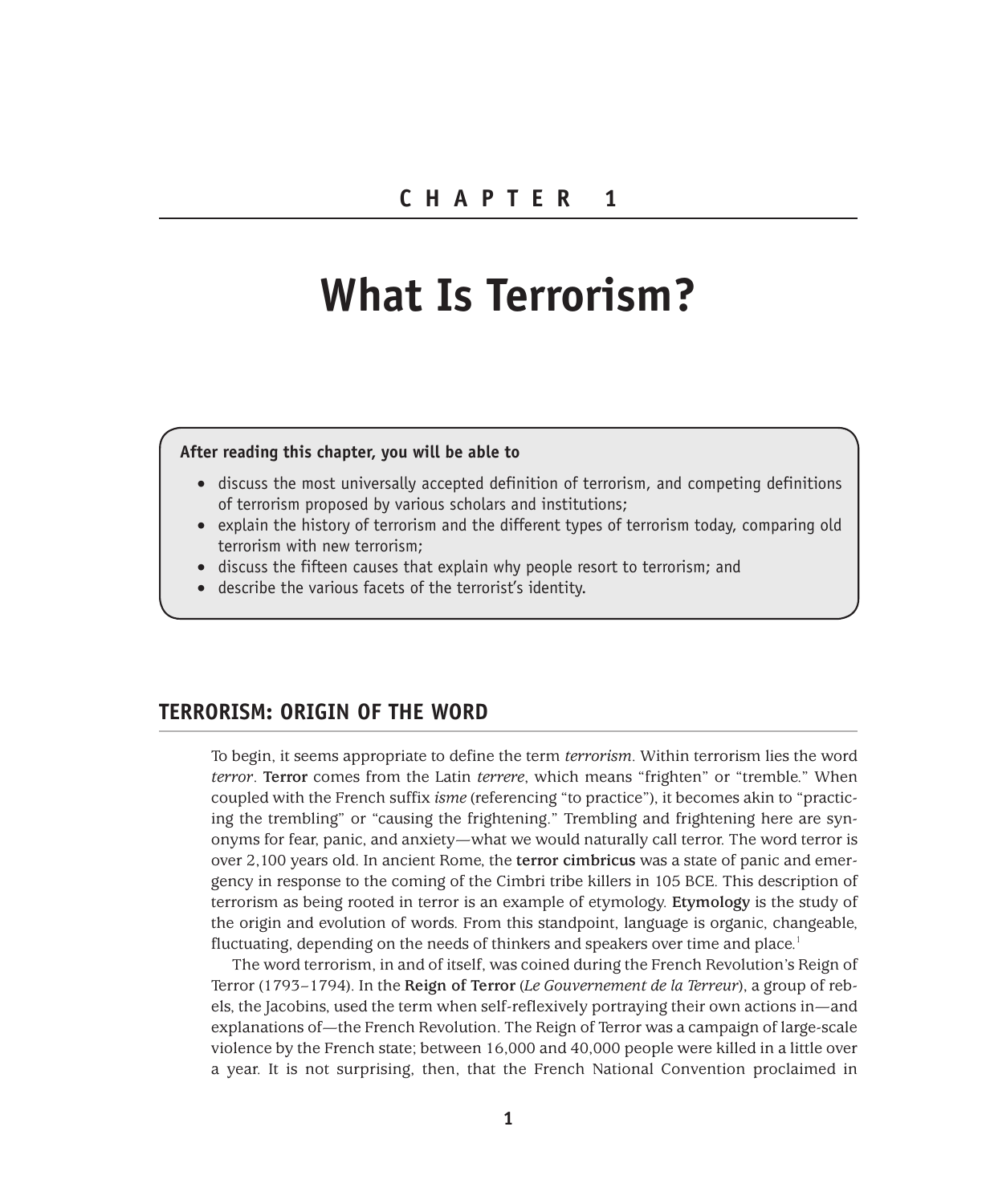September 1793 that "terror is the order of the day." Maximilien Robespierre, a frontrunner in the French Revolution, declared in 1794 that "terror is nothing other than justice, prompt, severe, inflexible." The very first official definition of terrorism in French was provided several years later. In 1798, the French released the supplement for the dictionary of the **Académie Française**, an elite French learned body on matters dealing with the French language. In this supplement, the term was explained as the "système, régime de la terreur" (i.e., "government of terror"). The English version of the word terrorism is attributed to a British man's depiction of the bloodshed he had witnessed from afar in France, where the revolution was happening. Sir Edmund Burke commented on the French Revolution and warned about "thousands of those hell hounds called terrorists."<sup>2</sup>

## **TERRORISM: DEFINITION**

While the Reign of Terror was a product of the French government, in modern times, terrorism denotes the killing of humans by nongovernment political actors for various reasons—usually as a political statement. This interpretation came from Russian radicals in the 1870s. Sergey Nechayev, the founder of People's Retribution in 1869, viewed himself as a terrorist. In the 1880s, German anarchist writer Johann Most helped promote the modern gist of the word by giving out "advice for terrorists."<sup>3</sup> Worldwide, many governments are incredibly averse to defining terrorism because they are worried about how an official definition of terrorism would expose the legitimacy of self-proclaimed combats of national liberation. In certain countries, the word has become virtually synonymous with political opponents. For instance, the Chinese call pacific Tibetan Buddhists vicious terrorists. In Zimbabwe, President Robert Mugabe regards the democratic opposition in a similar fashion.<sup>4</sup> Terrorism is a pejorative term. When people employ the term, they characterize their enemies' actions as something evil and lacking human compassion. Terrorism is considered worse than war, torture, or murder. A **pejorative term** is a term that is fraught with negative and derogatory meanings.<sup>5</sup>

Studies have found more than 200 definitions of terrorism. In fact, Simon  $(1994)^6$ reports that at least 212 different definitions of terrorism exist across the world; 90 of them are recurrently used by governments and other institutions. Schmid and Jongman  $(1988)^7$ two researchers at the University of Leiden (Netherlands), adopted a social science approach to figure out how to best define terrorism. They gathered over a hundred academic and official definitions of terrorism and examined them to identify the main components. They discovered that the concept of violence emerged in 83.5% of definitions; political goals emerged in 65%; causing fear and terror in 51%; arbitrariness and indiscriminate targeting in 21%; and the victimization of civilians, noncombatants, neutrals, or outsiders in 17.5%. What Schmid and Jongman actually did was a content analysis of those definitions. A **content analysis** is a careful, thorough, systematic analysis and interpretation of the content of texts (or images) to identify patterns, themes, and meanings.<sup>8</sup> Merari (1993) found that, in the U.S., Britain, and Germany, there are three common elements that exist in the legal definitions of terrorism of those countries: (1) the use of violence, (2) political objectives, and  $(3)$  the aim of propagating fear in a target population.<sup>9</sup>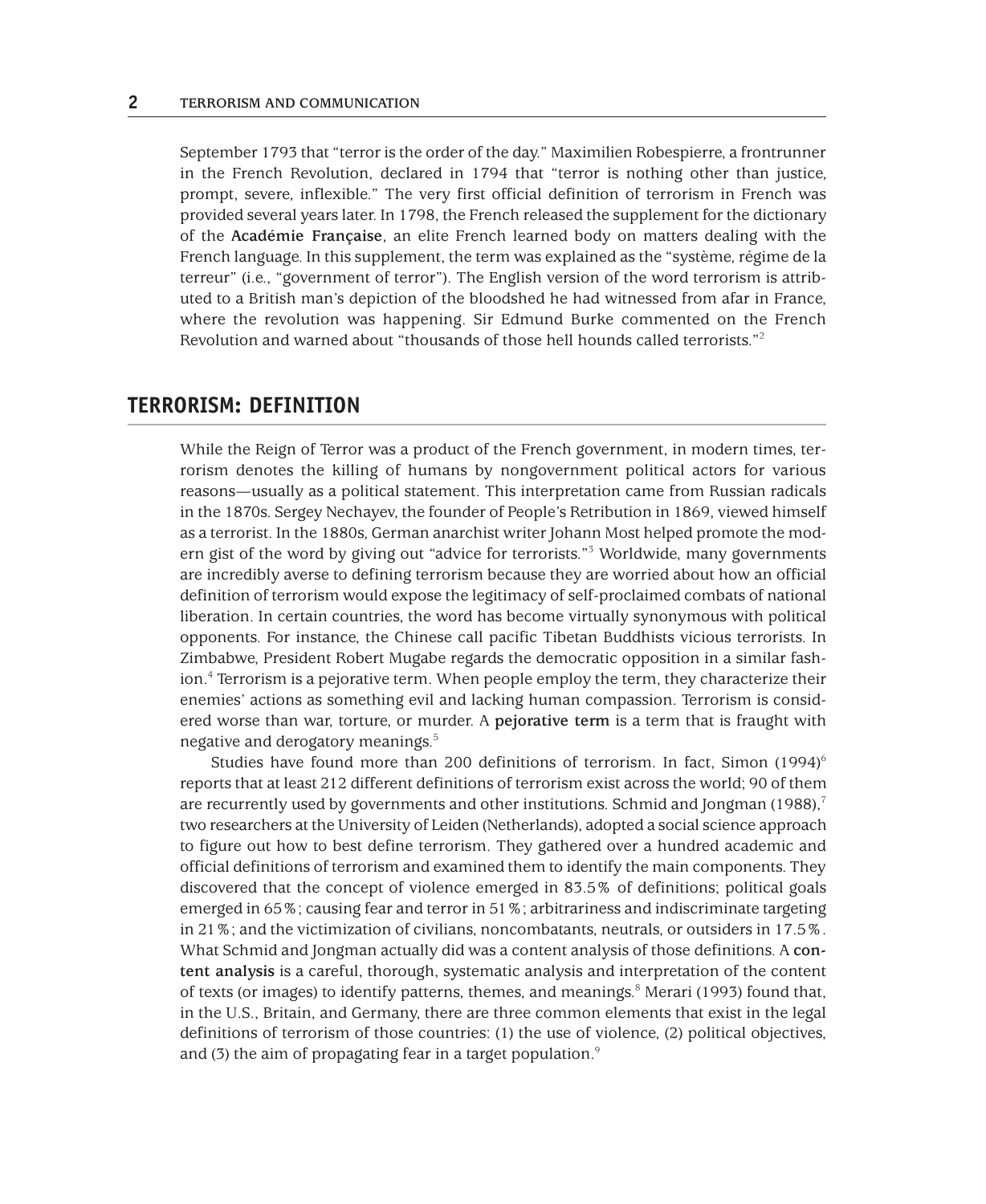## **Definitions from Various Scholars and Institutions**

Throughout the years, various scholars have attempted to define terrorism. Yet, the term is so loaded with conceptual problems that a totally accepted definition of it still does not exist. The irony is that the recurrent theme of terrorism has become the daily part of the political drama of modern times. One just needs to turn on the TV to hear about it constantly. Below is a list of definitions of terrorism by some of the most distinguished scholars and institutions on the matter:

• Walter Laqueur: "Terrorism is the use or the threat of the use of violence, a method of combat, or a strategy to achieve certain targets… [I]t aims to induce a state of fear in the victim, that is ruthless and does not conform with humanitarian rules… [P]ublicity is an essential factor in the terrorist strategy."<sup>10</sup>

• Bruce Hoffman: "Terrorism is ineluctably political in aims and motives, violent—or, equally important, threatens violence, designed to have far-reaching psychological repercussions beyond the immediate victim or target, conducted by an organization with an identifiable chain of command or conspiratorial cell structure (whose members wear no uniform or identifying insignia), and perpetrated by a subnational group or non-state entity."<sup>11</sup>

• Alex Schmid and Albert Jongman: "Terrorism is an anxiety-inspiring method of repeated violent action, employed by (semi-)clandestine individual, group, or state actors, for idiosyncratic, criminal, or political reasons, whereby—in contrast to assassination—the direct targets of violence are not the main targets. The immediate human victims of violence are generally chosen randomly (targets of opportunity) or selectively (representative or symbolic targets) from a target population, and serve as message generators."<sup>12</sup>

• David Rapoport: terrorism is "the use of violence to provoke consciousness, to evoke certain feelings of sympathy and revulsion."<sup>13</sup>

• Yonah Alexander: terrorism is "the use of violence against random civilian targets in order to intimidate or to create generalized pervasive fear for the purpose of achieving political goals."**<sup>14</sup>**

• Stephen Sloan: the definition of terrorism has evolved over time, but its political, religious, and ideological goals have practically never changed.<sup>15</sup>

• League of Nations Convention Definition of Terrorism (1937): terrorist acts are "all criminal acts directed against a State and intended or calculated to create a state of terror in the minds of particular persons or a group of persons or the general public."<sup>16</sup>

• U.S. Department of Defense Definition of Terrorism: terrorism refers to "the calculated use of unlawful violence or threat of unlawful violence to inculcate fear; intended to coerce or to intimidate governments or societies in the pursuit of goals that are generally political, religious, or ideological."<sup>17</sup>

• U.S. Department of State: terrorism is "premeditated, politically motivated violence perpetrated against noncombatant targets by subnational groups or clandestine state agents."18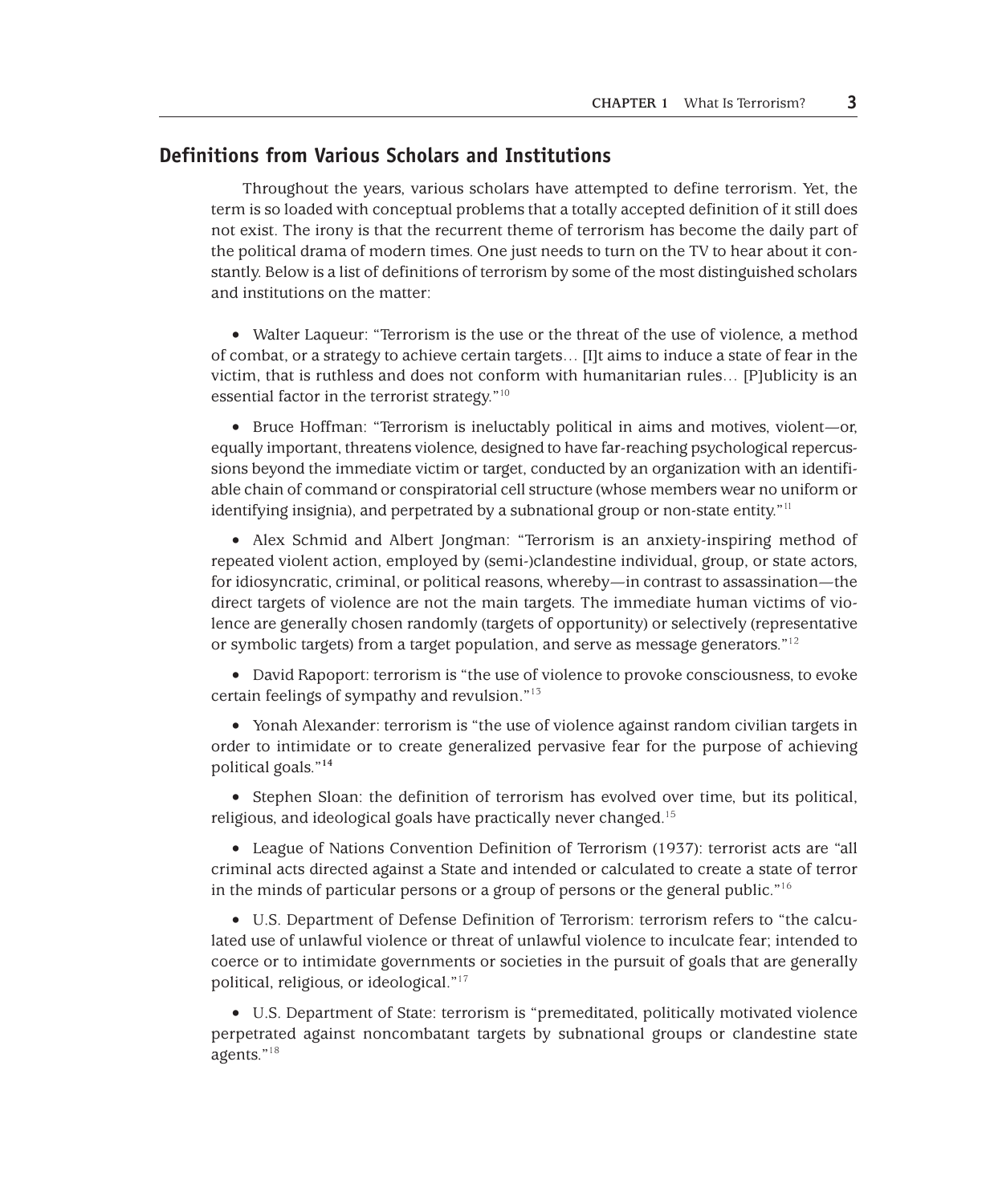• Arab Convention for the Suppression of Terrorism: terrorism is "any act or threat of violence, whatever its motives or purposes, that occurs in the advancement of an individual or collective criminal agenda and seeking to sow panic among people, causing fear by harming them, or placing their lives, liberty or security in danger, or seeking to cause damage to the environment or to public or private installations or property or to occupying or seizing them, or seeking to jeopardize a national resources."<sup>19</sup>

As one can see, there are problems about attaining an all-inclusive definition. As Yasser Arafat, late Chairman of the PLO (the Palestine Liberation Organization), notably said in a 1974 speech before the United Nations, "[O]ne man's terrorist is another man's freedom fighter." This statement exemplifies the ease with which politicians' biases can influence their definitions of terrorism. In line with these contentions, a public opinion poll was conducted in Palestine on December 21, 2001. The poll found that 98.1% of the Palestinians surveyed agreed or strongly agreed that "the killing of 29 Palestinians in Hebron by Baruch Goldstein at al Ibrahimi mosque in 1994" should be called terrorism, whereas 82.3% of the same respondents disagreed or strongly disagreed that "the killing of 21 Israeli youths by a Palestinian who exploded himself at the Tel Aviv Dolphinarium" should be called terror- $\sin^{20}$  Trying to define terrorism is like being in an Alice-in-Wonderland universe; it is a concept that no one can clearly define and even involves actors that no one can specifically identify. While some definitions are precise, others lack important aspects of terrorism (e.g., global connections, ideological roots, etc.).

## **Most Universally Accepted Definition**

There is no universally agreed-on definition of terrorism. At best, we have a "most universally accepted" definition of terrorism, which is the following: **terrorism** is the use of violence to create fear (i.e., terror, psychic fear) for (1) political, (2) religious, or (3) ideological reasons (**ideologies** are systems of belief derived from worldviews that frame human social and political conditions). The terror is intentionally aimed at noncombatant targets (i.e., civilians or iconic symbols), and the objective is to achieve the greatest attainable publicity for a group, cause, or individual. The meaning of terrorism is socially constructed.<sup>21</sup> Terrorism is different from murder, assault, arson, demolition of property, or the threat of the same; the reason is that the impact of terrorist violence and damage reaches more than the immediate target victims (e.g., government or military). It is also directed at targets consisting of a larger spectrum of society (e.g., civilians or even society as a whole). Terrorism is distinct from regular crime because of its powerful objectives. The change is desired so desperately that the inability to achieve change is perceived as a worse consequence than the deaths of civilians. Terrorist acts are both mala prohibita acts and mala in se acts. **Mala prohibita acts** are "crimes that are made illegal by legislation"; **mala in se acts** are crimes "that are immoral or wrong in themselves."<sup>22</sup>

Terrorism is, first and foremost, a method, and it is used in times of peace and conflict. A **terrorist organization** is an illicit clandestine organization that generally consists of planners, trainers, and actual bombers/killers. A terrorist organization can have various structures, such as an identifiable hierarchy of command, a horizontal structure where leaders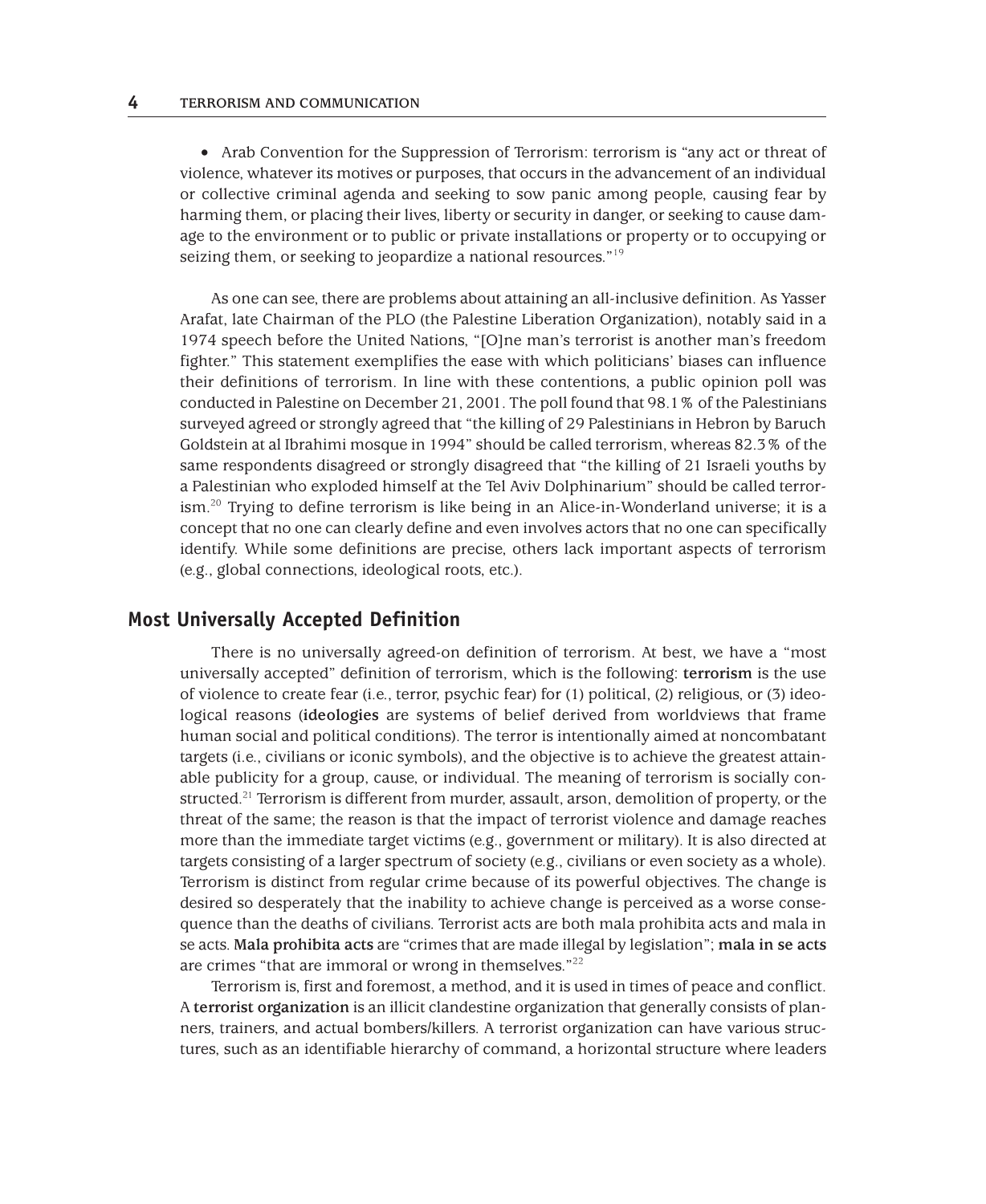are non-identifiable or have no major role, or a cell structure where the terrorists can be "lone wolves." Terrorism is also asymmetric warfare. **Asymmetric warfare** refers to the use of random/unpredictable violence by a weak group (i.e., one with a smaller force) against a stronger power (i.e., military, government, or even society in general) to gain advantage. Asymmetrical warfare is fought between grossly unequal sides. The less powerful force does not attack the more powerful force under the conventional rules of war because it cannot win by following these tactics. The centrality of asymmetric warfare is the use of unexpected and unconventional tactics in combat. This is similar to the notion of **war without front lines**, a war waged in the shadows against an indescribable enemy, without a clear understanding of where it would lead or how it would end.<sup>23</sup>

# **U.S. DEPARTMENT OF STATE'S LIST OF CURRENT TERRORIST ORGANIZATIONS**

This section lists both Foreign Terrorist Organizations (FTOs) and Domestic Terrorist Organizations (DTOs)—that is, U.S. terrorist groups—that are currently active or believed to be active. Terrorist groups that are no longer operational were not included. The sources come from the U.S. Department of State:<sup>24</sup>

| Foreign Terrorist Organizations (FTOs)  | Domestic Terrorist Organizations (DTOs)                   |
|-----------------------------------------|-----------------------------------------------------------|
| Abu Nidal Organization (ANO)            | Alpha 66                                                  |
| Abu Sayyaf Group (ASG)                  | Animal Liberation Front (ALF)                             |
| Al-Agsa Martyrs Brigade (AAMS)          | Army of God (AOG)                                         |
| Al-Shabaab                              | Aryan Nations (AN)                                        |
| Ansar al-Islam (AAI)                    | Black Liberation Army (BLA)                               |
| Army of Islam (AOI)                     | Coalition to Save the Preserves                           |
| Asbat al-Ansar                          | The Covenant, the Sword, and the Arm of the<br>Lord (CSA) |
| Aum Shinrikyo (AUM)                     | Earth First!                                              |
| Basque Fatherland and Liberty (ETA)     | Earth Liberation Front (ELF)                              |
| Communist Party of the Philippines/     |                                                           |
| New People's Army (CPP/NPA)             | Greenpeace                                                |
| Continuity Irish Republican Army (CIRA) | Hardesty Avengers                                         |

*(Continued)*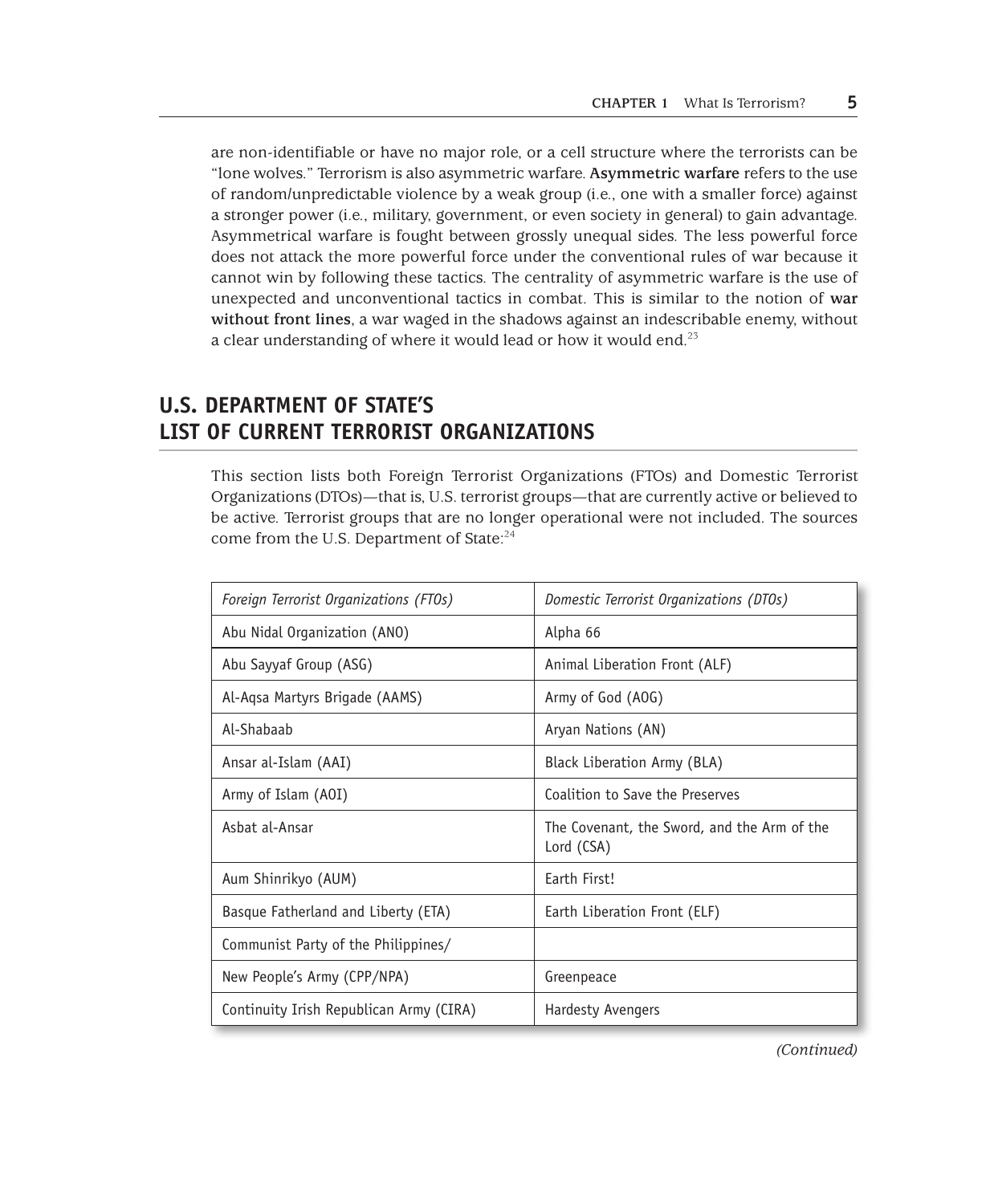## (Continued)

| Foreign Terrorist Organizations (FTOs)                             | Domestic Terrorist Organizations (DTOs)  |
|--------------------------------------------------------------------|------------------------------------------|
| Gama'a al-Islamiyya (Islamic Group)                                | Jamaat ul-Fugra                          |
| HAMAS (Islamic Resistance Movement)                                | Jewish Defense League (JDL)              |
| Harakat ul-Jihad-i-Islami/Bangladesh (HUJI-B)                      | Phineas Priesthood (Phineas Priests)     |
| Harakat ul-Mujahidin (HUM)                                         | Sea Shepherd Conservation Society (SSCS) |
| Hezbollah (Party of God)                                           |                                          |
| Indian Mujahideen (IM)                                             |                                          |
| Islamic Jihad Union (IJU)                                          |                                          |
| Islamic Movement of Uzbekistan (IMU)                               |                                          |
| Jaish-e-Mohammed (JEM) (Army of Mohammed)                          |                                          |
| Jemaah Islamiya organization (JI)                                  |                                          |
| Jundallah                                                          |                                          |
| Kahane Chai (Kach)                                                 |                                          |
| Kata'ib Hizballah (KH)                                             |                                          |
| Kongra-Gel (KGK, formerly Kurdistan Workers'<br>Party, PKK, KADEK) |                                          |
| Lashkar-e Tayyiba (LT) (Army of the Righteous)                     |                                          |
| Lashkar i Jhangvi (LJ)                                             |                                          |
| Liberation Tigers of Tamil Eelam (LTTE)                            |                                          |
| Libyan Islamic Fighting Group (LIFG)                               |                                          |
| Moroccan Islamic Combatant Group (GICM)                            |                                          |
| Mujahedin-e Khalq Organization (MEK)                               |                                          |
| National Liberation Army (ELN)                                     |                                          |
| Palestine Liberation Front (PLF)                                   |                                          |
| Palestinian Islamic Jihad (PIJ)                                    |                                          |
| Popular Front for the Liberation of Palestine<br>(PFLP)            |                                          |
| PFLP-General Command (PFLP-GC)                                     |                                          |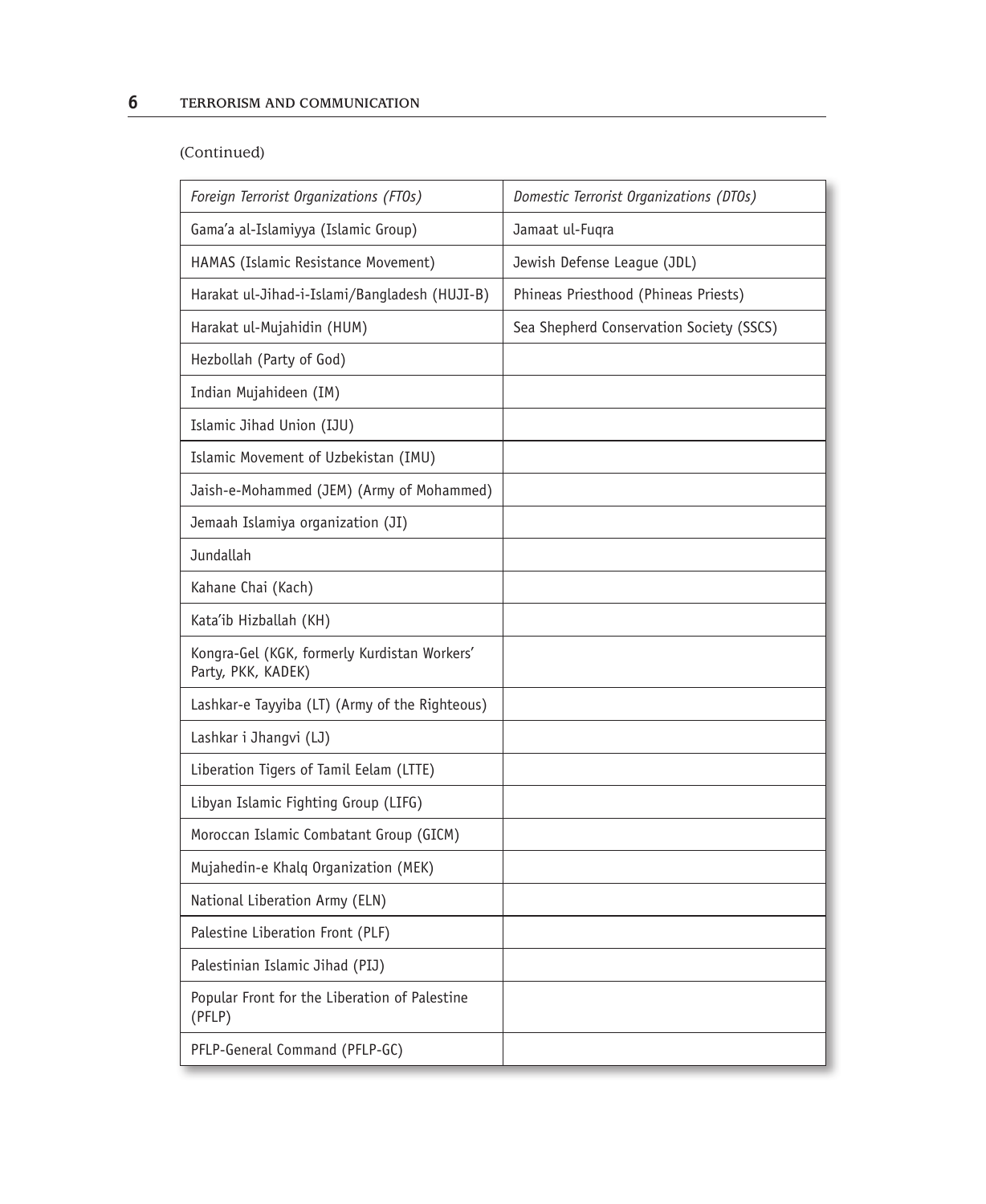| Foreign Terrorist Organizations (FTOs)                    | Domestic Terrorist Organizations (DTOs) |
|-----------------------------------------------------------|-----------------------------------------|
| al-Qaida in Iraq (AQI)                                    |                                         |
| al-Qa'ida (AQ)                                            |                                         |
| al-Qa'ida in the Arabian Peninsula (AQAP)                 |                                         |
| al-Qaida in the Islamic Maghreb (formerly<br>GSPC)        |                                         |
| Real IRA (RIRA)                                           |                                         |
| Revolutionary Armed Forces of Colombia (FARC)             |                                         |
| Revolutionary Organization 17 November (17N)              |                                         |
| Revolutionary People's Liberation Party/Front<br>(DHKP/C) |                                         |
| Revolutionary Struggle (RS)                               |                                         |
| Shining Path (Sendero Luminoso, SL)                       |                                         |
| Tehrik-e Taliban Pakistan (TTP)                           |                                         |
| United Self-Defense Forces of Colombia (AUC)              |                                         |

# **BRIEF HISTORY OF TERRORISM**

Terrorism is an old tactic. Accounts of terrorism existed before the word itself was invented. This was confirmed by specific artifacts located fifty miles south of Mosul in Iraq. Assurnasirpal, the conqueror and king of Assyria (884–860 BCE), enforced his rule on conquered territories by erecting stone monuments. Written on them, in cuneiform, is the following:

I built a pillar over against his city gate and I flayed all the chiefs who had revolted, and I covered the pillar with their skin. Some I walled up within the pillar, some I impaled upon the pillar on stakes… Many captives from among them I burned with fire, and many I took as living captives. From some I cut off their noses, their ears and their fingers, of many I put out the eyes. I made one pillar of the living and another of heads.

Assurnasirpal's exercise of terror is particularly obvious.<sup>25</sup> Several ancient writers in antiquity advocated **tyrannicide** (the killing of tyrants) as a way to have an ideal society and to please the gods. **Regicide** (the killing of kings) happened quite frequently during the Roman age. The best-known political tragedy in ancient Rome was perhaps the assassination of Julius Caesar in 44 BCE. Other Roman emperors also had a violent death: Caligula and Galba. In 9 CE, Germanic tribes conducted guerrilla attacks against passing Roman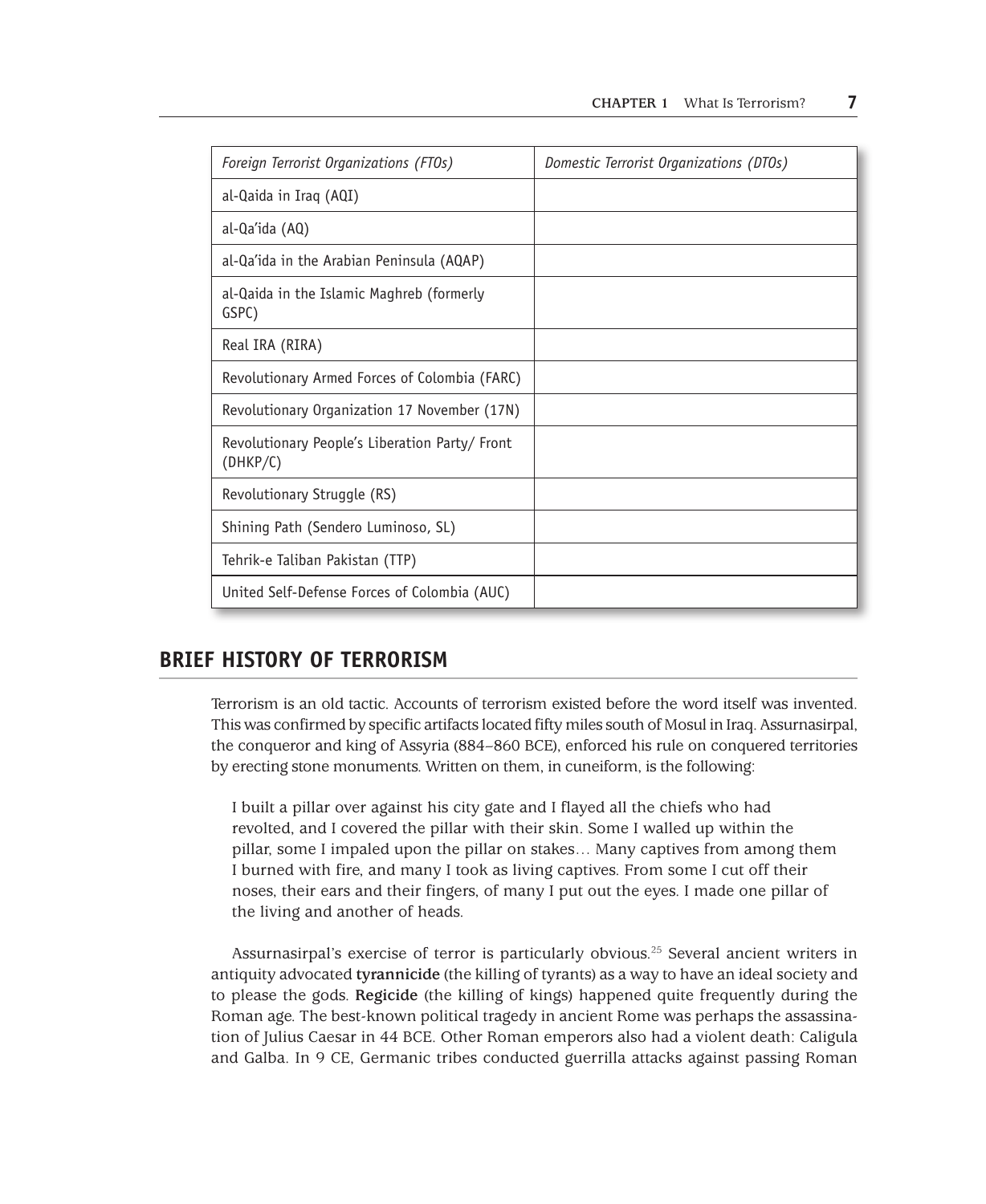brigades. In that year, Hermann the Cheruscan ("Arminius"), a Germanic "freedom fighter," deserted the Roman army and organized "the great revolt of Germania" (Gundarsson). In an extraordinary spectacle of Barbarian resistance to the Roman occupiers, Arminius's forces attacked Roman legionnaires as they passed through the deeply wooded region of Teutoburger Wald. Three Roman legions were entirely eliminated in the Battle of Teutoburger Wald; the Romans were immediately booted out of Germania and back past the Rhine. Approximately 15,000 Roman soldiers were killed and hundreds more slain after being taken prisoner. For the Romans, such Barbarian resistance would have been considered terrorism.<sup>26</sup>

Another early terrorist group was the **Sicarii** (66–73 CE), a Zealot-affiliated religious sect fighting against Roman occupiers in Palestine and Jerusalem (the City of David), Jewish traitors, and Jewish moderates who had sold their souls to Hellenistic influences. The Sicarii opposed the law that Jews pay taxes to Rome and refused to acknowledge the power of the Roman Emperor (Vitellius). They were persuaded that political change could come only through violent acts. Hence, they adopted terrorism as their tactic.<sup>27</sup> For example, after investigating a target's routine every day, hiding nearby a temple's entrance, they knew the perfect time to cut the target's throat. In fact, **sica** (the first four letters of the group's name) means "short sword." The Sicarii's most fundamental justification was that all means were legitimate to achieve political and religious liberation. They wanted to show the world who they were, but eventually the terrorists lost and committed mass suicide in Masada in 73 CE, which coincides with the destruction of the Second Temple in Jerusalem by Titus (the Emperor's son). $28$ 

During the Middle Ages, in 11th century Persia, the **Assassins** were a religious sect striking terror against the empire of Saladin and resisted the armies of the Ottoman Empire. As Chaliand and Blin (2007)<sup>29</sup> noted in their influential book, *The History of Terrorism, from Antiquity to Al Qaeda*, the Assassins' assassination of Nizam al-Mulk, the Persian grand vizier of the dominant Turkish Seljuq sultans, was one of the chief terrorist attacks in human history. The word *assassin* allegedly comes from the drug hashish, which some scholars believe al-Sabbah's followers ate before committing acts of terrorism in the name of Allah. They called themselves **hashashins**—meaning "hashish eaters." The Assassins killed numerous people, including fellow Sunni Muslims and Christians. Suicide missions were customary, and some Crusader leaders were so frightened by the Assassins that they paid tribute to them; in exchange, the Assassins would not attack them. The Assassins were exceptionally good at doing disguise, stealth, and surprise killings. Therefore, the word **assassination** was invented to describe this tactic. A major part of the Assassins' belief was the paramount righteousness of their cause and procedure. To slay or be slain was seen as a positive gesture because it was done in the name of Allah and secured a place in paradise after death. As the Qur'an explains it, "Allah has purchased of the believers their persons and their goods; for theirs in return is the garden of Paradise: they fight in His cause, and slay and are slain: a promise binding on Him in truth" (Qur'an 9:111). This belief in ultimate justification and reward is adopted by many contemporary Islamist terrorists. The Assassins made a profound impact on the modern era.<sup>30</sup>

From the 13th to the 19th century, the **Thugs of India** were among the many worshippers of the Hindu Goddess Kali, the destroyer. The Thugs of India were also called Thuggees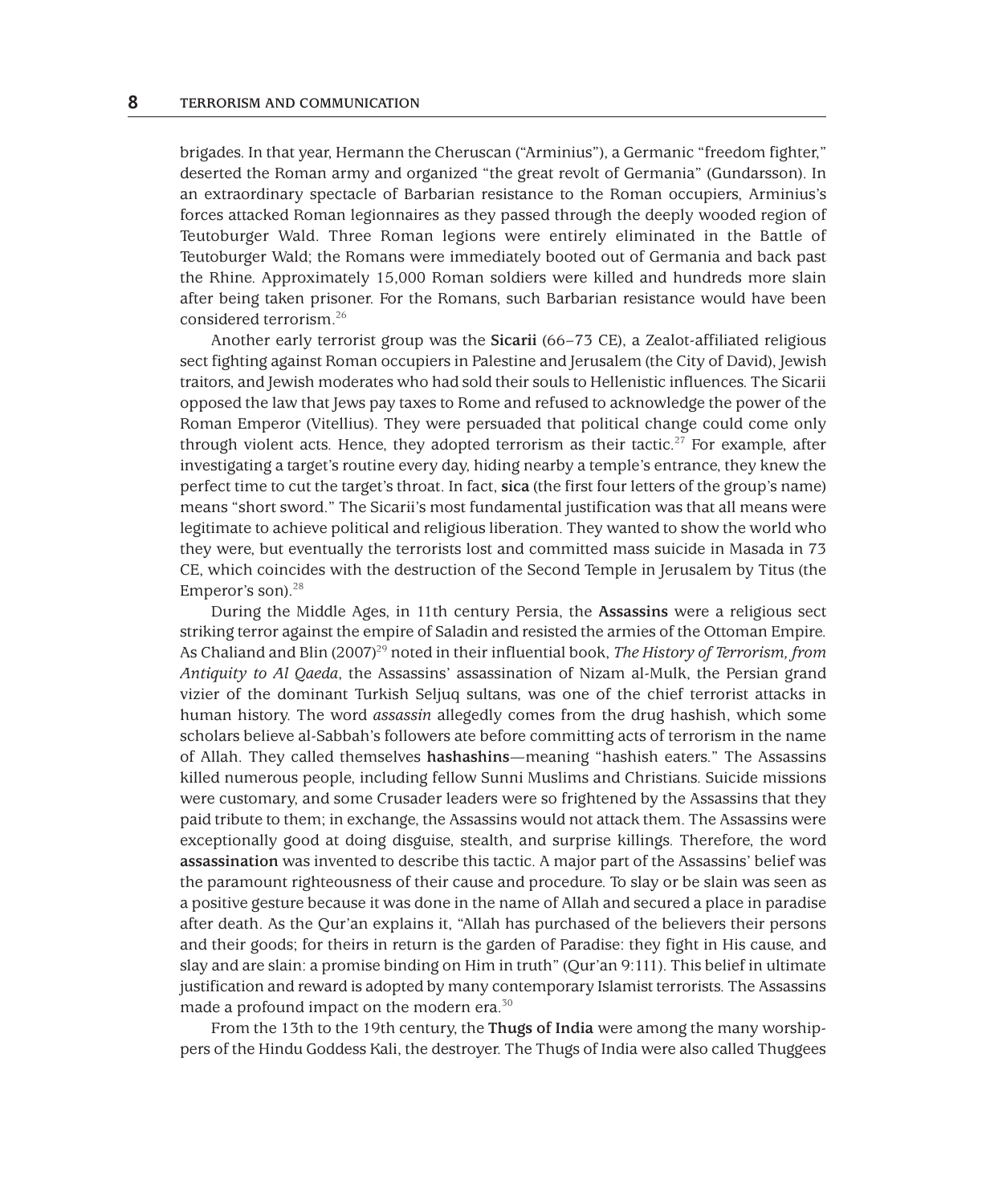or the Thuggee cult (from which the English word *thug* is derived). Thugs strangled sacrificial victims (typically travelers) with a phansi (a noose) in the name of Kali and then robbed, ritually mutilated, and buried them. Offerings were to be made to Kali. The number of Thuggee victims was, on average, 20,000 a year.<sup>31</sup>

The more "avant-garde" version of terrorism occurred during the French Revolution in the 1790s (as discussed in the first paragraphs of this chapter). Eighty years later, during the Franco-Prussian War (1870–1871), Germany faced drastic resistance from the locals in foreign territories it had occupied. The French guerrilla attacks and the asymmetric warfare during the Franco-Prussian War had a deep impact on the German General Staff. Protecting their homeland against the German soldiers, French and Russian peasants were considered terrorists or franc-tireurs ("free shooters").<sup>32</sup>

Terrorism became an issue on the international agenda in 1934, when the League of Nations took the first major step toward making terrorism highly illegal and punishable. In doing so, it drafted a convention for the prevention and punishment of terrorist acts.<sup>33</sup> A few years later, the **Stern Gang**, a militant Zionist group founded by Avraham Stern, was making headlines. The group's objective was to expel the British authorities from Palestine, allow unlimited immigration of Jews, and create a Jewish state. A similar Jewish terrorist group, **Irgun**, operated in the British mandate of Palestine between 1931 and 1948. A notorious Irgun act was the bombing of the King David Hotel (the headquarters of the British Forces in Palestine) in Jerusalem in 1946, killing ninety-one people.<sup>34</sup> To have a clear idea of what modern terrorism looks like, one needs to pay particular attention to the next two sections: the first section gives some descriptive statistics on terrorist attacks or casualties from the 1970s until today; the second section compares, in detail, "old terrorism" with "new terrorism."

## **STATISTICS ON PRESENT-DAY TERRORISM**

Terrorism began to make headlines again in the 1970s and reached a pinnacle in the mid-1980s. From 1975 to 1984, the average number of reported terrorist attacks increased from ten per week to nearly ten every day.<sup>35</sup> In 1985, Jenkins observed that 10% of the world's countries accounted for 60% of the world's terrorist attacks.<sup>36</sup> Li and Schaub (2004)<sup>37</sup> examined international terrorist incidents within 112 countries from 1975 to 1997. They discovered that the Middle East had the highest proportion of international terrorist incidents. Europe ranked second. Africa, Asia, and the Americas experienced considerably fewer international terrorist attacks—approximately 69%, 65%, and 33%, respectively, in comparison with the Middle East. More than 80% of arrested terrorists in Europe and the U.S. are members of the Muslim Diaspora, mostly second- and third-generation immigrants.<sup>38</sup> **Diaspora** refers to the dispersal of an ethnic or religious group worldwide and away from a founded or ancestral homeland. Once applied to Jews only, the concept of Diaspora today applies to any ethnic or religious group.<sup>39</sup>

On 9/11, America experienced the worst terrorist attack on its soil, committed by Al Qaeda ("The Base"). On that fateful day, Al Qaeda killed more people than the Irish Republican Army had killed in thirty-five years. According to a 2006 Gallup poll, involving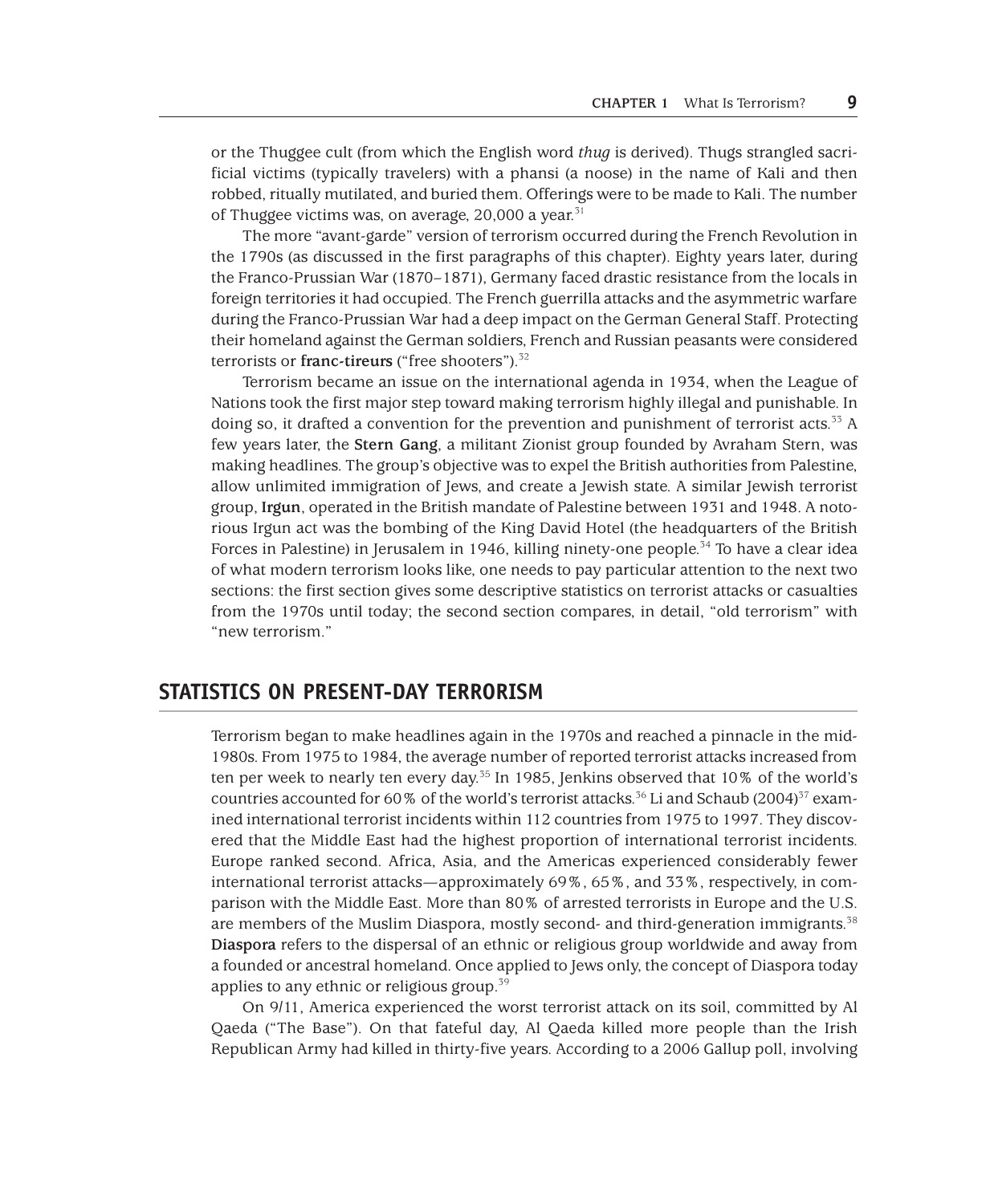over 50,000 interviews in various nations, 7% of the 1.3 billion Muslims in the world—90 million people—see the 9/11 attacks as "completely justified." The current Global War on Terror (GWOT), initiated by President George W. Bush, is the most all-encompassing counterterrorist campaign in history and the most important fight since the fall of the Berlin Wall.<sup>40</sup> Since then, the number of terrorist attacks worldwide has increased significantly. As a case in point, from 2001 to 2005 alone, they rose from 1,732 to 4,995. A year later, they rose to  $6,659.^{41}$ 

## **RAND Corporation**

**RAND Corporation**, a California-based nonprofit global policy institution, has been a major frontrunner in terrorism and counterterrorism studies since the 1970s. RAND, which stands for **R**esearch **AN**d **D**evelopment, is widely considered the yardstick of measure for comprehensive data on international and domestic terrorism. According to RAND Database of Worldwide Terrorism Incidents, the number of deaths as a result of terrorist attacks in Europe and North America from 2000 to 2010 was 4,873. Of those 4,873 people killed, 4,703 were casualties of attacks committed by Muslim terrorists. That is over 96%. On closer analysis, in the U.S., 3,000 people were killed by Muslim terrorists; in Russia and Eastern Europe, the number of deaths was 1,452; and in Western Europe, the number was 251. Only 170 terrorism casualties in the U.S., Russia, Eastern Europe, and Western Europe were not caused by Muslim terrorist attacks. Even if we remove the infamous September 11, 2001 attacks from this RAND statistic, the percentage of casualties due to Islamist terror is still 90%.

By comparison, RAND reports that, during the same period (2000–2010), the Madrid attacks alone (executed by an Al Qaeda–inspired terrorist cell on March 11, 2004) caused three times as many fatal human losses as the deaths of all combined attacks by the IRA, ETA, Corsican separatists, right-wing extremists, and all other non-Muslim terrorists in Europe.<sup>42</sup> ETA is an armed Basque terrorist organization active in France and Spain that has killed between 850 and 900 people since  $1968<sup>45</sup>$  Corsican terrorists have also been active in France and Corsica (an island that is French territory). Since the 1960s, separatists from the Front for the National Liberation of Corsica have attacked French mainlanders in their enduring fight for independence.<sup>44</sup> Yet, in both the ETA and Corsican cases, the terrorist attacks have produced starkly fewer casualties (comparatively speaking).

## **Muslim Support for Terrorism in the U.S.**

In 2009, Muslim Americans composed only 0.8% of the total U.S. population (this was the equivalent of roughly 2.4 million Muslims living in the U.S.).<sup>45</sup> Nevertheless, according to a report by the Pew Research Center  $(2007)$ ,<sup>46</sup> over twice as many Muslim Americans under the age of thirty as older Muslims think that suicide bombings are often or sometimes justifiable in the defense of Islam (15% vs. 6%). I could have included many statistics on terrorist attacks or support of terrorism in other places besides the U.S. and Europe (e.g., the Middle East, South Asia, Africa, or South America), but for lack of space and time, I deemed important to stick to the main issues of this chapter.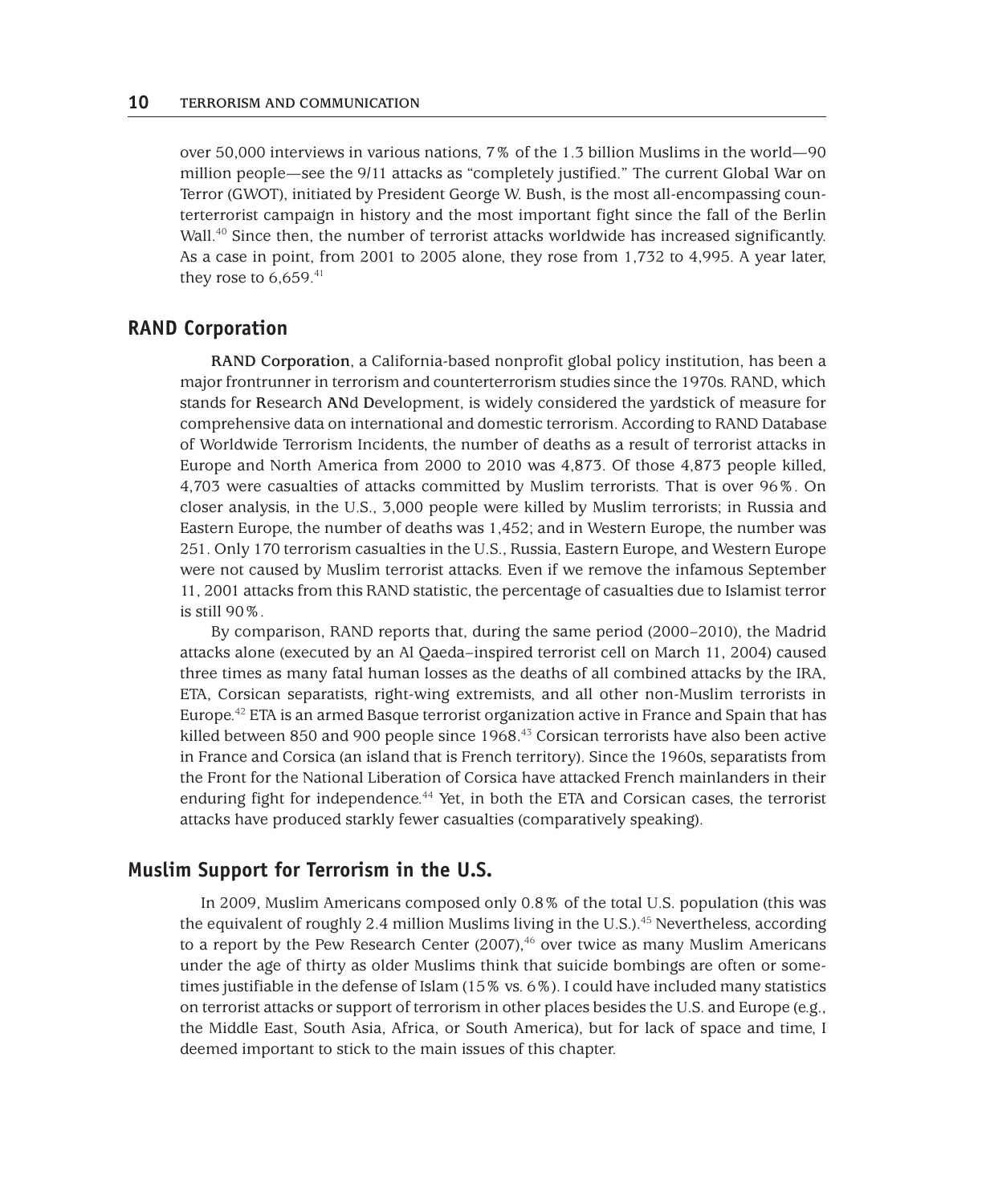## **OLD TERRORISM VS. NEW TERRORISM**

Walter Laqueur (1999), $47$  a prominent terrorism expert, suggests that "there has been a radical transformation, if not a revolution, in the character of terrorism" (p. 4). Laqueur compares old terrorism with new terrorism. **Old terrorism** is terrorism that strikes only selected targets. **New terrorism** is terrorism that is indiscriminate; it causes as many casualties as possible. Another major feature of new terrorism is the increasing readiness to use extreme indiscriminate violence. Laqueur argues that "the new terrorism is different in character, aiming not at clearly defined political demands but at the destruction of society and the elimination of large sections of the population" (p. 81).<sup>48</sup> Terrorism has changed because of a paradigm shift. A **paradigm** is a pattern, worldview, or model that is logically established to represent a concept. A paradigm is a way of interpreting the world that has been accepted by a group of people and that can be useful for politicians and thinkers to design policy agendas. When a paradigm changes, the whole group experiences a **paradigm shift**.

Many scholars argue that the paradigm shift from old to new terrorism occurred at some point in the 1990s, with the 1993 bombing of the World Trade Center in New York and the 1995 sarin gas attack in the Tokyo subway system by **Aum Shinrikyo** (a deadly Japanese cult).<sup>49</sup> Supporters of the concept of new terrorism identify the strict compliance with religion, predominantly radical Islam, as one of its main characteristics. While old terrorism was mainly secular in its focus and drive, new terrorism works hand-in-glove with religious fanaticism. New terrorism rejects all other ways of life and advocates a categorical and inflexible worldview consistent with the belief of the religion. New terrorism is also increasing.<sup>50</sup> Gurr and Cole  $(2000)^{51}$  examined the sixty-four international terrorist organizations that existed in 1980; they found that only two of them were religious organizations (only 3% in total). By 1995, the number of religious terrorist organizations rose sharply to twenty-five out of fifty-eight (43% in total). It was an increase of 40% in just fifteen years.

## **Classical, Modern, and Postmodern Terrorism**

For Ganor  $(2002)$ <sup>52</sup>, the comparison between old and new terrorism can be articulated through the differences between classical, modern, and postmodern terrorism. **Classical terrorism** means that group warfare is direct; it is aimed at specific targets with few casualties (e.g., assassinations) or wreaks havoc on "non-significant" facilities. The damage is fairly low because the terrorist acts are perpetrated to achieve a specific political objective. In **modern terrorism**, a more indirect approach is used; attacks are more indiscriminate and destruction is much higher, inflicting hundreds of casualties. Although conventional weapons are used in modern terrorism, they are used to create mass fatalities. **Postmodern terrorism** has the objective of altering the reality of the conflict (with its enemy) by the very act of terrorism—such as using CBRN (chemical, biological, radiological, and nuclear weapons; pronounced C-BURN) weapons or attacks against symbols of the enemy—to materially demolish as much of their adversary as possible. The objective here is to eliminate the source of conflict itself.<sup>53</sup>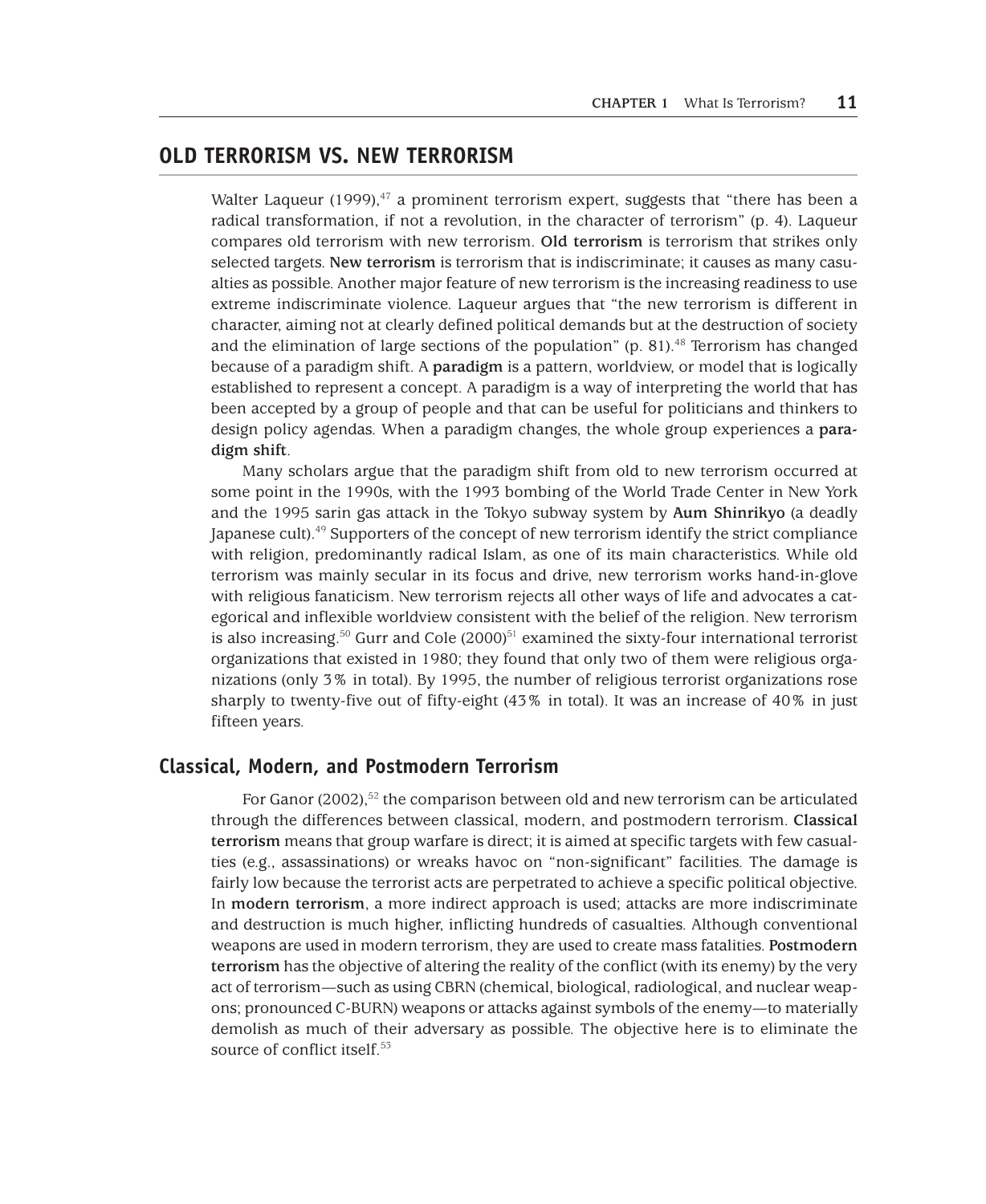## **Four Waves of Terrorism**

The comparison between old and new terrorism can also be explained through the evolution of terrorism in four waves, the Fourth Wave being new terrorism. The **First Wave** was in the late 19th and early 20th centuries. The **Second Wave** was the colonial wave, confined within national geographical boundaries from 1921 until today. The **Third Wave** was the contemporary wave; it introduced international terrorism, crossing national boundaries, which began in the  $1960s<sup>54</sup>$  The September 11, 2001 terrorist attacks gave rise to the Fourth Wave of terrorism (both for the U.S. and nations worldwide). The **Fourth Wave** is symbolized by religious justification for killing, international scope, unparalleled gory tactics and weapons, and dependence on technologies of modernity. The latter consists of communications, ease of global travel (i.e., moving across borders), and accessibility to finances and **WMDs** (weapons of mass destruction). In the Fourth Wave, terrorism has reached a global phase. The use of any weapon is justifiable. The "Other" is now a legitimate target. No distinction among targets should be taken into account. Terrorism, then, becomes **bellum omnium contra omnes** (the war of all against all). The Fourth Wave suggests a **Culture of Terror**, which refers to a collapse (both physically and figuratively) of America and the West through massive killings, the constant availability and uses of WMDs or CBRN weapons, and religious legitimation for terrorist attacks against civilians in any country that is considered Satan, infidel, or apostate (i.e., religious rebel). For example, the intent of Aum Shinrikyo to kill people in Tokyo subways in 1995 (through sarin poison gas attacks) was to punish everyone: infidels and faithful alike. This heralds the reality of sacred apocalyptic terrorism.<sup>55</sup>

## **Clash of Civilizations**

Proposed by Samuel Huntington (1996),<sup>56</sup> the Clash of Civilizations posits that cultural and religious differences between civilizations worldwide have become the primary source of terrorism today. This can be easily observed in the concept of new terrorism. Terrorists want to produce a Clash of Civilizations or cause radical changes in the U.S. presence in the Middle East. The Clash of Civilizations is akin to the **War of Ideas**, where ideals and ideologies clash between the West and the Muslim world (which continues to oppose Western political forms such as democracy). Both the Clash of Civilizations and the War of Ideas give rise to a controversial concept: the **new world order**, a wide-ranging global agenda intended to change the world, establish new ideologies, and eventually replace sovereign nation-states.

Generally, religious terrorists compose their own community or population. They are not worried about upsetting their supporters with their terrorist attacks. They view themselves as people accountable only to God. New terrorists may not even deny responsibility for their acts of destruction. They oppose any type of negotiation.<sup>57</sup> As Morgan (2004)<sup>58</sup> explains it, "[T]oday's terrorists don't want a seat at the table; they want to destroy the table and everyone sitting at it" (p. 30).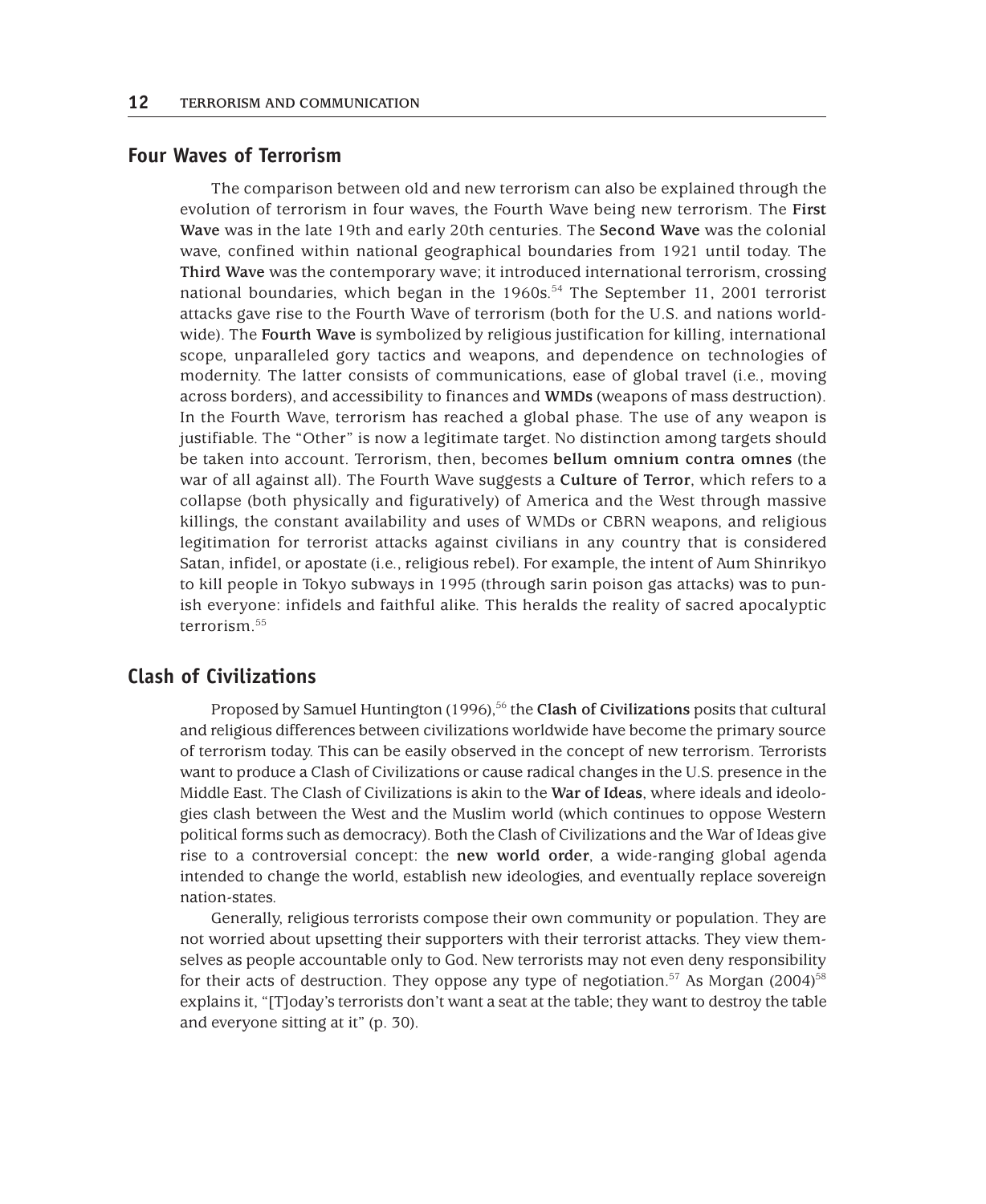# Box 1.1 Jihad

Jihad is an Arabic word meaning "struggle." According to the Qur'an (where jihad appears forty-one times), Muslims have the duty of fighting enemies and invading non-Muslim territories to spread Islam. The belief is that the violent elimination of apostate regimes, the slaughter of the People of the Book (monotheistic non-Muslims, mostly Jews and Christians), and the removal of kafir (those who disbelieve in Allah) are justified in the cause of jihad. This has driven non-state actors (e.g., Al Qaeda) to commit terrorism.<sup>59</sup> The **greater jihad** is the struggle a person has within him- or herself to fulfill what is right. On account of human pride, selfishness, and sinfulness, believers must continually wrestle with themselves and accomplish what is right and good. The lesser jihad refers to the external, physical effort to defend Islam (including terrorism) when the Muslim community is under attack.<sup>60</sup>

The key characteristics of modern jihad ideology include (1) hakimiyya (true sovereignty of Allah over nation-states or civil laws), (2) Islamic society and upholding hisba (praising good, forbidding evil) by following the sharia (i.e., "Islamic law"; the required implementation of virtuous vs. materialistic, status-driven behavior based on group interpretation), (3) the necessity for jihad, (4) occupation of Muslim lands (used as justification for jihad as individual duty), (5) martyrdom (i.e., "dying or suffering as a hero"; martyrdom is associated with jihad and praised through videos, poetry, songs, and web postings), and (6) takfir (i.e., "disbelief in Allah"; non-Muslim governments are viewed as infidels and unwilling to be subdued by Islamic law. Therefore, it is an object of jihad).<sup>61</sup>

Jihadists have near enemies and far enemies. Near enemies are Muslim governments and forms of Islamic law that do not embrace the jihadist view. If non-Islamic powers or countries outside the jurisdiction of Islam (i.e., the West, the U.S., and Israel) do not embrace the jihadist view, they are referred to as the far enemy.<sup>62</sup>

Typically, radical Islam is singled out as the principal source of this Clash of Civilizations, with Al Qaeda being the foremost and most obvious example. Of particular relevance are members of the **mujahedin** (or **mujahideen**). The mujahedin are "Muslims doing the jihad" (see Box 1.1), or Muslims engaged in terrorist acts against the Western infidels to fulfill the new Islamic world order. The **new Islamic world order** refers to an expressed will to power and a tremendous ambition to rebuild a **Caliphate** (a great Arab-Muslim state).<sup>65</sup> Gunaratna  $(2007)^{64}$  found that Al Qaeda recruits new affiliates from seventy-four different nations and among no less than forty different nationalities. Al Qaeda is an Islamist movement. A difference needs to be made between *Islamic* and *Islamist*. While **Islamic** means "Muslimrelated," **Islamist** is an extreme version of Islamic and has connotations of militancy and terrorism. Therefore, there is a distinction between Islam and Islamism.<sup>65</sup>

In *The Terrorist Next Door*, Erick Stakelbeck (2011)<sup>66</sup> interviewed Al Qaeda prisoners about their motives to attack America and the West. Their response was that Islamist ideology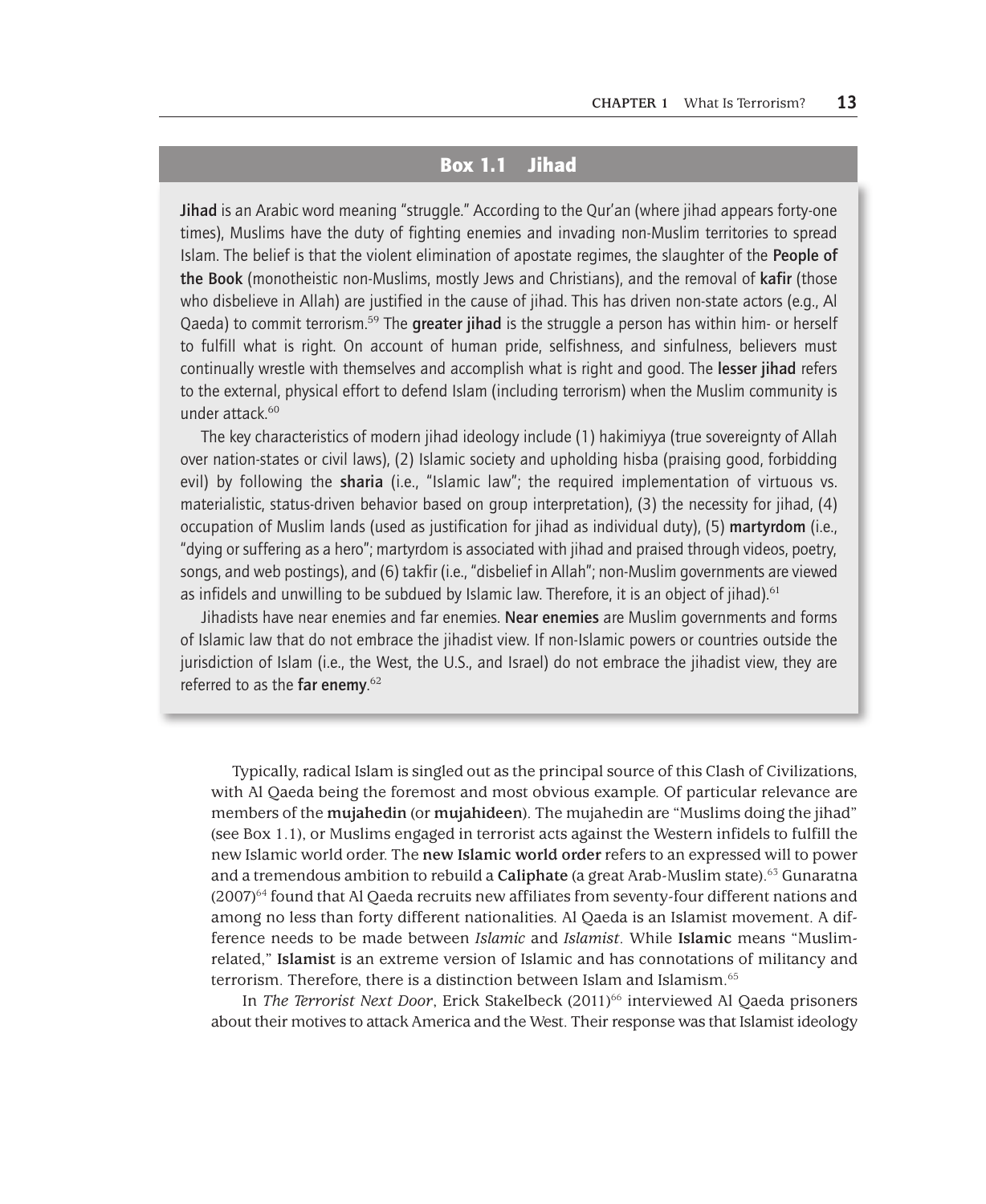drives them to engage in terrorism—not the Israeli–Palestinian conflict or poverty. Another aspect of the Clash of Civilizations is the model of **Jihad vs. McWorld**, proposed by scientist Benjamin Barber (1995).<sup>67</sup> This model describes the struggle between jihad and "McWorld" (globalization and the political process controlled by corporations). For instance, Barbie dolls are perceived as anti-Islamic; importing them in Iran is punishable by law. In Saudi Arabia, the mutaween (the country's religious police) have announced that Barbie dolls, with their revealing clothing, endanger morality. The Muslim version of Mickey Mouse is not the same as its U.S. counterpart. The Muslim Mickey wears a Jellabiya (a long robe) and carries a misbaha (a necklace; prayer beads). In 2002, in Pakistan, crowds organized by Islamist groups destroyed and looted Kentucky Fried Chicken and McDonald's restaurants, while burning American flags.<sup>68</sup>

## **New Organizational Structures**

Another major characteristic of new terrorism is its ultra-flexible networked and less hierarchical organizational structure, enabled by state-of-the-art technologies. Terrorist groups within these networks become very autonomous but are still connected through advanced communication and common objectives. In this manner, terrorist organizations can adjust more easily to various situations. Although members may communicate with their leaders, groups can operate independently.<sup>69</sup> From a social network perspective, new terrorist organizations adopt a mixture of the **hub and spoke design** (where nodes in the network communicate with the center) and the **wheel design** (where nodes communicate with each other without having to go through the center).<sup>70</sup> Arquilla, Ronfeldt, and Zanini  $(1999)^{7}$  remark that terrorist leadership follows a "set of principles [that] can set boundaries and provide guidelines for decisions and actions so that members do not have to resort to a hierarchy—'they know what they have to do'" (p. 51).

Often, new terrorists only come together to commit their terrorist acts and then disassemble. They do not receive training or logistical support from state supporters. Rather, they depend on support networks and instructions on the web. By using information and communication technologies, new terrorists can communicate secretly and reduce distances more easily. Their massive range of communication toolkit includes mobile phones, satellite phones, and the web to prepare for their upcoming terrorist attacks, communicate with other terrorist factions, and spread their message across the globe.<sup>72</sup> The financing of new terrorism does not stem from funds received from state backers; it comes from illegal channels such as drug trafficking, credit card fraud networks, and money laundering. Conversely, their financing is sometimes based on legal business investments, donations from the wealthy, and charities. $73$ 

## **WHY DOES TERRORISM EXIST? FIFTEEN CAUSES**

Why do people resort to terrorism? The reasons are complex and plentiful. The factors that motivate people to join and remain in terrorist groups can be religious, economic, social, psychological, retaliatory, and so forth. Below is a list of fifteen causes, based on an extensive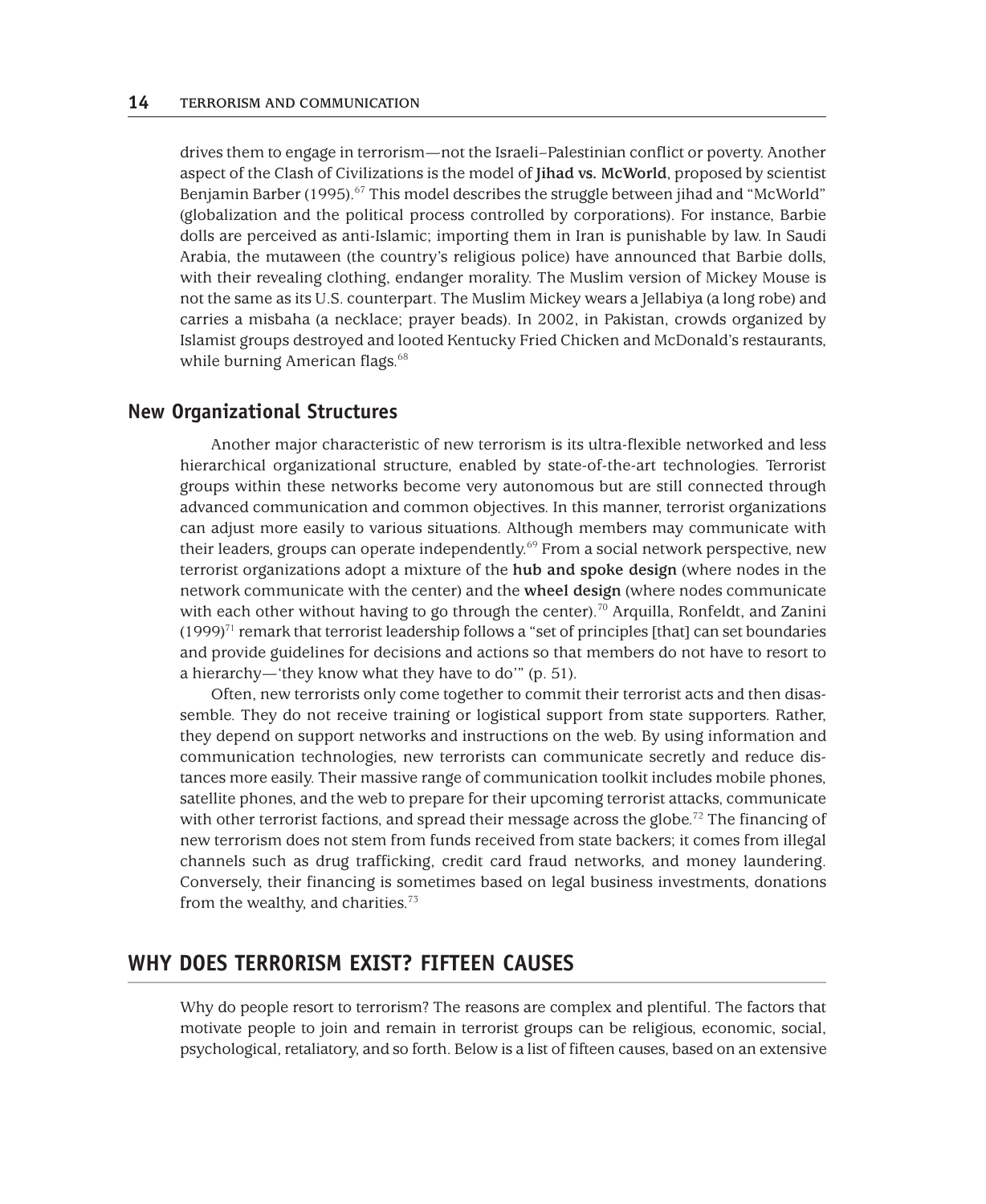examination of journal articles and books on terrorism written by various experts on the matter.

Religion: religious fanaticism is an extreme sense of ideological zeal complemented by a focused and unrelenting set of activities that express the high dedication of one or more people to their own belief system(s). Radical religious Islamism has been identified as a root cause of terrorism. The Islamist attacks against civilians from Glasgow to Jakarta confirm that many Islamists are ideologically determined to engage in terrorism.<sup>74</sup> In the early 1950s, Hizb ut-Tahrir (The Liberation Party) advocated the collapsing of Arab regimes and the formation of an Islamic state. In 1952, Jordan and all other Arab states banned the party. Ironically, European countries such as Great Britain have permitted Islamic parties to establish ideological roots. Ex-Islamist Ed Husain, the author of *The Islamist*, argues that this British course of action was a blunder, as proved by the 2005 London bombings committed by Islamist terrorists.<sup>75</sup> Mohammed Atta, a leader of the September 11, 2001 attacks, carried with him writings from the Holy Qur'an that urged him and others to stay firm in their desire to carry out the attacks and pursue the rewards of martyrdom.<sup>76</sup> Based on Islamic writings, one of the rewards of martyrdom is a place in heaven (for men), with 80,000 servants and 72 virgins.<sup>77</sup> As one Hamas fighter said, "Before I start shooting, I start to concentrate on reading verses of the Qur'an because the Qur'an gives me the courage to fight the Israelis."<sup>78</sup> Some Christians have also committed acts of religious extremism. For example, in the U.S., radical Christian killers have been involved in abortion-clinic bombings and militia actions. Likewise, in Northern Ireland, Catholics and Protestants have perpetrated terrorist acts.

Oppression: terrorism can be the result of groups' portrayal of governments (and their actors) as oppressive. Terrorism, then, feeds on the desire to reduce the power of opponents. In autocratic societies, military-occupied areas, or even in the international arena where political expression is limited, groups opposing the current state of affairs may engage in terrorism as a principal method of expression and not as a last resort. Especially in the case of nationalist-separatist movements (e.g., ETA, Hamas), terrorists often invoke the unfairness of their treatment by governments that deprive them of identity, dignity, security, and freedom as the main reason for joining terrorist groups.<sup>79</sup> Chechen Black Widows are reported to retaliate against Russians for their own experience of rape by the Russian military or for the deaths of their husbands and male family members and friends. Consequently, the Black Widows turn to terrorism as a way to reclaim their personal or family honor.<sup>80</sup> In the late 1800s, Andrei Zhelyabov, a leader of People's Will (a terrorist organization) and the architect of many political assassinations (e.g., the bombs that killed Czar Alexander II), resorted to terrorist activities as a promise to revenge the many crimes by the monarchist regime that he experienced directly. His favorite aunt was raped by her land master (and it was ignored by the police); because he took part in a harmless protest against arbitrary grading practices, he was expulsed from his university without right to reapply; and finally, he sat in jail for four months for sending a kindly note to an imprisoned friend. These feelings of oppression shaped and reinforced Zhelyabov's determination to use terrorism against the ruling elite. $81$ 

Historical grievances: terrorists target governments and groups they view as responsible for historical injustices. Chechen terrorists have defended their terrorist attacks by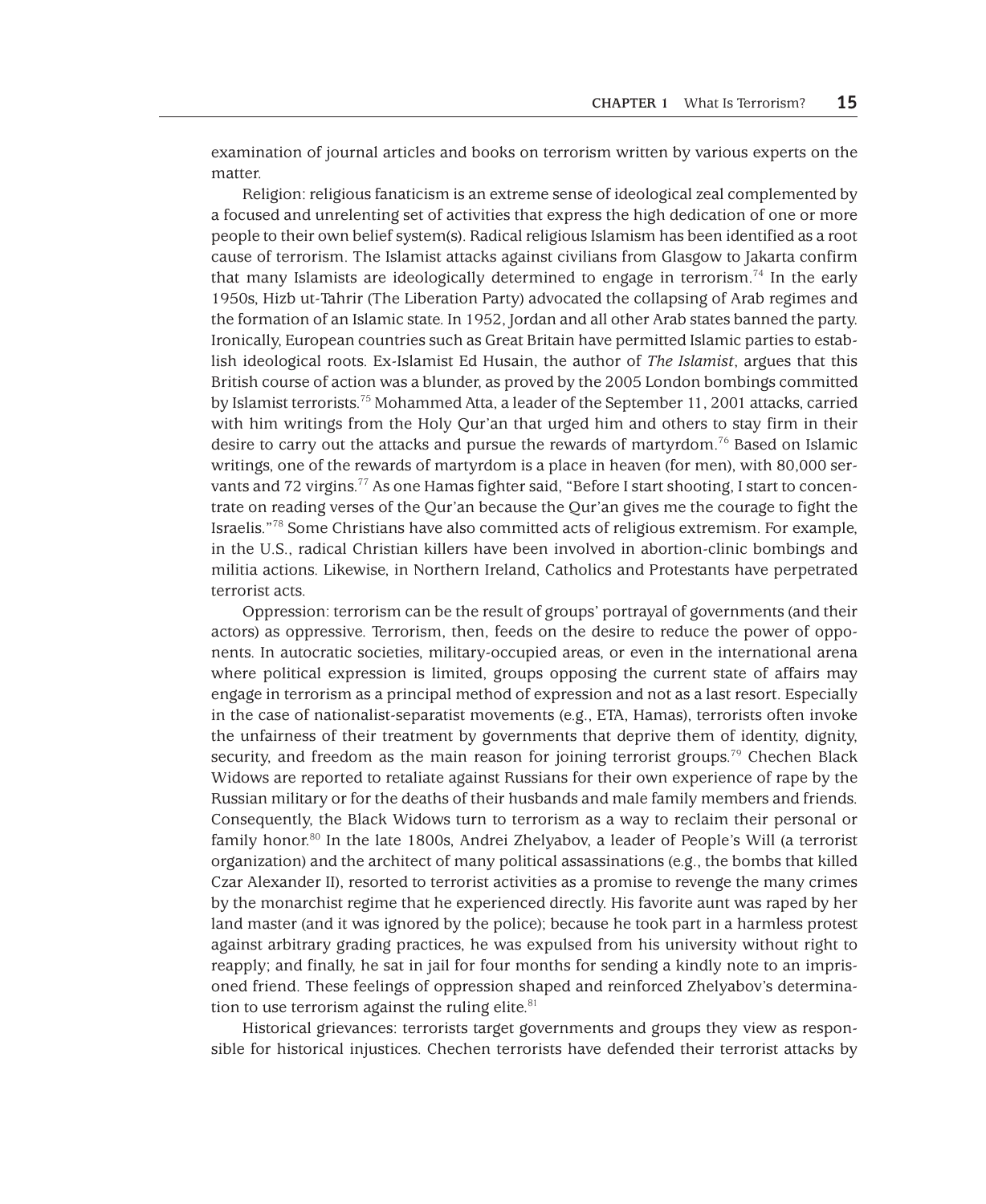alluding to Russia's long-lasting rejections of Chechen desire for independence, and the old and cruel history of Russian invasion of Chechnya dating back to the 17th century.<sup>82</sup> The Basque separatist movement ETA, Sikh extremists (in India), the IRA, the ANC (in South Africa), and pro-Palestinian terrorist groups have all looked for vengeance for historical grievances.<sup>83</sup> Reports on Palestinian suicide bombers systematically refer to historical grievances, such as resentment, humiliation, sorrow, and the aspiration for vengeance and retaliation. Resentment and revenge are a major principle in the writings of the Shi'ite thinkers of jihad. Jihadists exploit collective narratives of humiliation and revenge to rationalize the need to kill themselves, civilians, and even fellow Muslims, as is the case in Iraq.<sup>84</sup> For Crenshaw (1981),  $85$  avenging comrades or the community is "the single common emotion that drives the individual to become a terrorist" (p. 394).

Violations of international law: in the terrorist's mind, a wrong can be the violation of some basic right treasured by the terrorist. The right may have been infringed on by a historical incident, such as a war or multiple violations of international law (e.g., genocide and unlawful dispossession of local inhabitants). The **international rule of law** is the standard by which all nations are subject to and bound by supranational legal covenants. Enduring conduct such as extended military occupation or foreign domination in violation of U.N. resolutions may be a major cause. According to Imre, Mooney, and Clarke (2008), $86$ Palestinians demanded but were not granted justice through the U.N. and other legal channels. Other examples of violations of international law include the failure of Britain to protect the rights of Palestinians after the Balfour Declaration (1917), the failure of the Paris Peace Conference to grant Arab autonomy under the Treaty of Sèvres (1920), and the annexation of Palestinian territory by Jews in the 1940s and the resulting eviction of thousands of Palestinians from their land.

Relative deprivation: multiple scholars have found a strong link between poverty and terrorism.<sup>87</sup> In view of the 70% adult unemployment rate in Gaza, the GDP of less than \$1,000 throughout the Palestinian Territories, the very limited economic opportunities due to the unsettled Israeli–Palestinian conflict, and the cultural prominence of the male wageearner role, it is easy to allude to the possibility that relative deprivation has helped trigger Palestinian terrorism.<sup>88</sup> Sageman (2004)<sup>89</sup> describes how the Core Arabs (from Saudi Arabia, Egypt, Yemen, and Kuwait) sent abroad to study by their rich families were rejected, underemployed, and possibly discriminated against. Hence, they found themselves in a state of relative deprivation in comparison with the natives of their host countries. The Maghreb Arabs living or born in France may experience such relative deprivation too. In both cases, the Arabs' perception of relative deprivation may have been assuaged by their espousal of radical Islam; this is a way for them to rebuild their dignity, to be "born again," and to disseminate their values. In Peru, the popularity of the Shining Path (Sendero Luminoso) in the 1960s, where government economic restructurings initially gave hope but then failed, is another historical case of relative deprivation.<sup>90</sup>

Hatred toward the global economic hegemony: countries that express hatred toward the global economic hegemony will produce more terrorist groups. The background that gave birth to Al Qaeda, namely Afghanistan and Pakistan, symbolizes this notion.<sup>91</sup> Many terrorists abhor the World Trade Organization (WTO). According to the Bureau of Economic Analysis, the September 11, 2001 attacks shattered \$16 billion of private and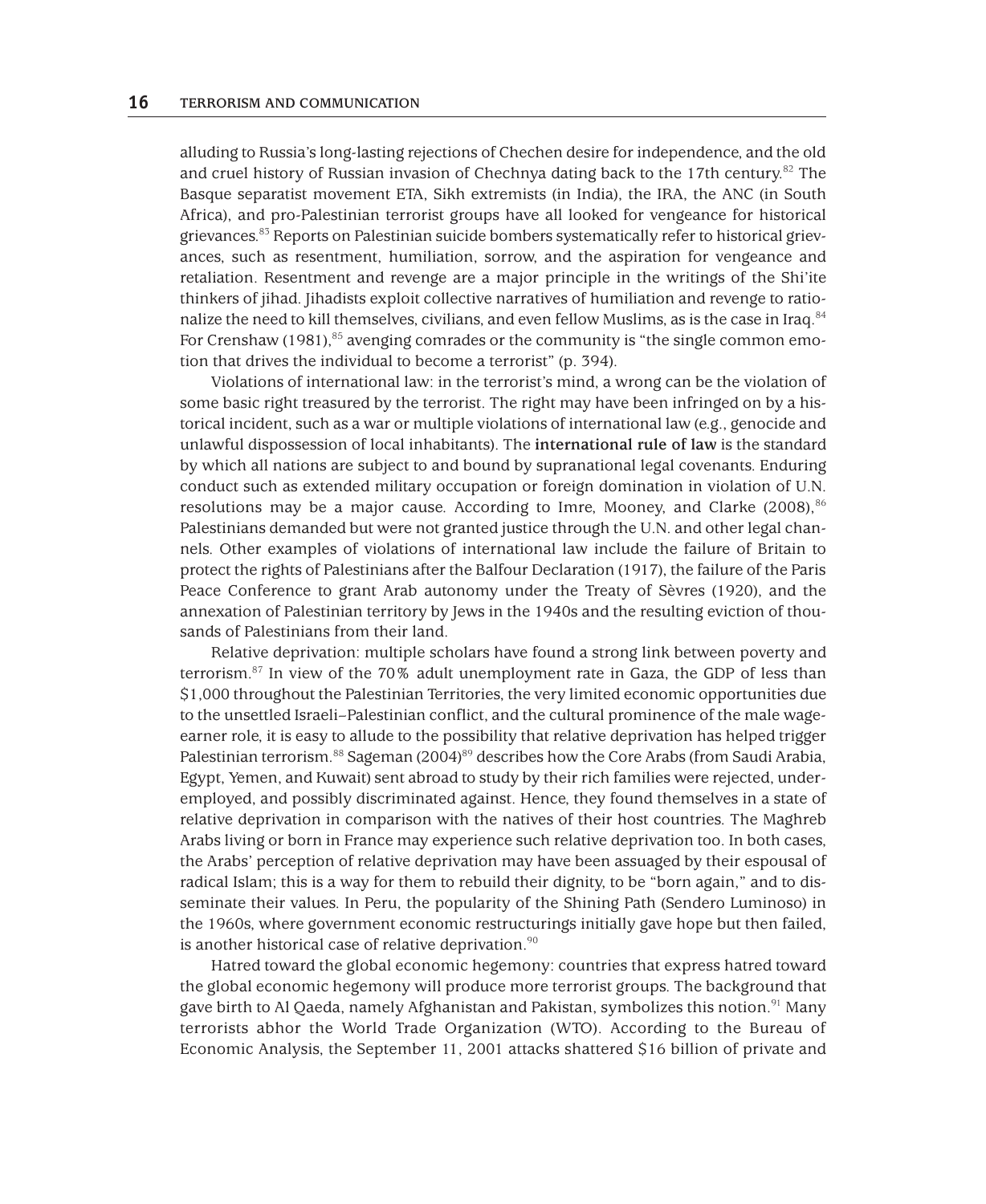government property, including structures, computer equipment, and software. The loss is of the same degree as that caused by Hurricane Andrew in 1992 and the California earthquake of 1994.92

Financial gain: terrorism can be used for sheer financial gain. Generally, corporate hostage taking in Central and South America, and hostage taking by the Abu Sayyaf group in the Philippines, happens more out of a desire to earn a ransom than achieving political goals. In 1987, the Iran-Contra scandal concluded with an arms-for-hostage deal, even when the Reagan administration initially refused to negotiate with terrorists.<sup>93</sup> After Palestinian bombers commit suicide, their families earn subsequent social status and are usually secured a financial reward.<sup>94</sup>

Racism: racism can be a powerful method for dehumanizing adversaries and accomplishing moral disengagement. Gottschalk and Gottschalk (2004)<sup>95</sup> found that both Palestinian and Israeli terrorists draw on stereotypes and racism to dehumanize the other group. Similarly, the FBI-watched **Aryan Brotherhood** (a group of devious bikers formed in U.S. prisons) identifies with Nazi ideals (as noticed with their Nazi symbols) and has vowed to remove the Jewish and Black races out of the earth.

Guilt by association: for terrorists, you are the company that you keep. For example, the 2004 Madrid train bombings were executed by an Al Qaeda–inspired terrorist cell. One of the motives was Spain's involvement in the Iraq War, where the country had troops. Likewise, since decolonization in continents like Africa and South America, the West has been the target of terrorist attacks because it has been accused of making local minorities of Westernized people become comprador ruling elites. **Comprador ruling elites** are Third World ruling elites perceived to be in power (despite being shady, incompetent, and sanguinary) because the West put them or has kept them in power. In exchange, those elites fulfill the economic needs of the West. Because they have become Westernized in the process, the comprador ruling elites are culturally close to those in power in the West. Accordingly, the latter is blamed for the substandard quality of Third World governance because of a partnership between corrupt Third World elites and their backers in the West.<sup>96</sup>

Supporting sympathizers: because terrorism is the weapon of the oppressed, an important goal is to push the stronger power (e.g., U.S.) into unleashing against the terrorists' perceived support base. Such acts of retaliation, cruelty, and counterterrorism often turn the stronger power into a support for sympathizers, like a recruiting driver for the terrorist cause. For example, a chief Al Qaeda objective would have been to trigger U.S. retaliation so that the U.S. was seen as violently repressive.  $97$ 

Mortality salience: mortality salience refers to anxiety over one's own death. Research by Tom Pyszczynski and his colleagues (2006)<sup>98</sup> examined the effect of mortality salience on Iranian and U.S. students and their respective espousal of martyrdom (terrorism) or extreme military intervention (counterterrorism). When Iranian students answered questions about their own demise, they rated the student who advocated martyrdom as higher than the student who opposed it. However, among politically conservative U.S. students, mortality salience increased advocacy for extreme military interventions by U.S. forces.

Narcissism: people with certain narcissistic dispositions are more prone to committing terrorist acts.<sup>99</sup> Suellwold  $(1981)^{100}$  observed a high percentage of angry paranoids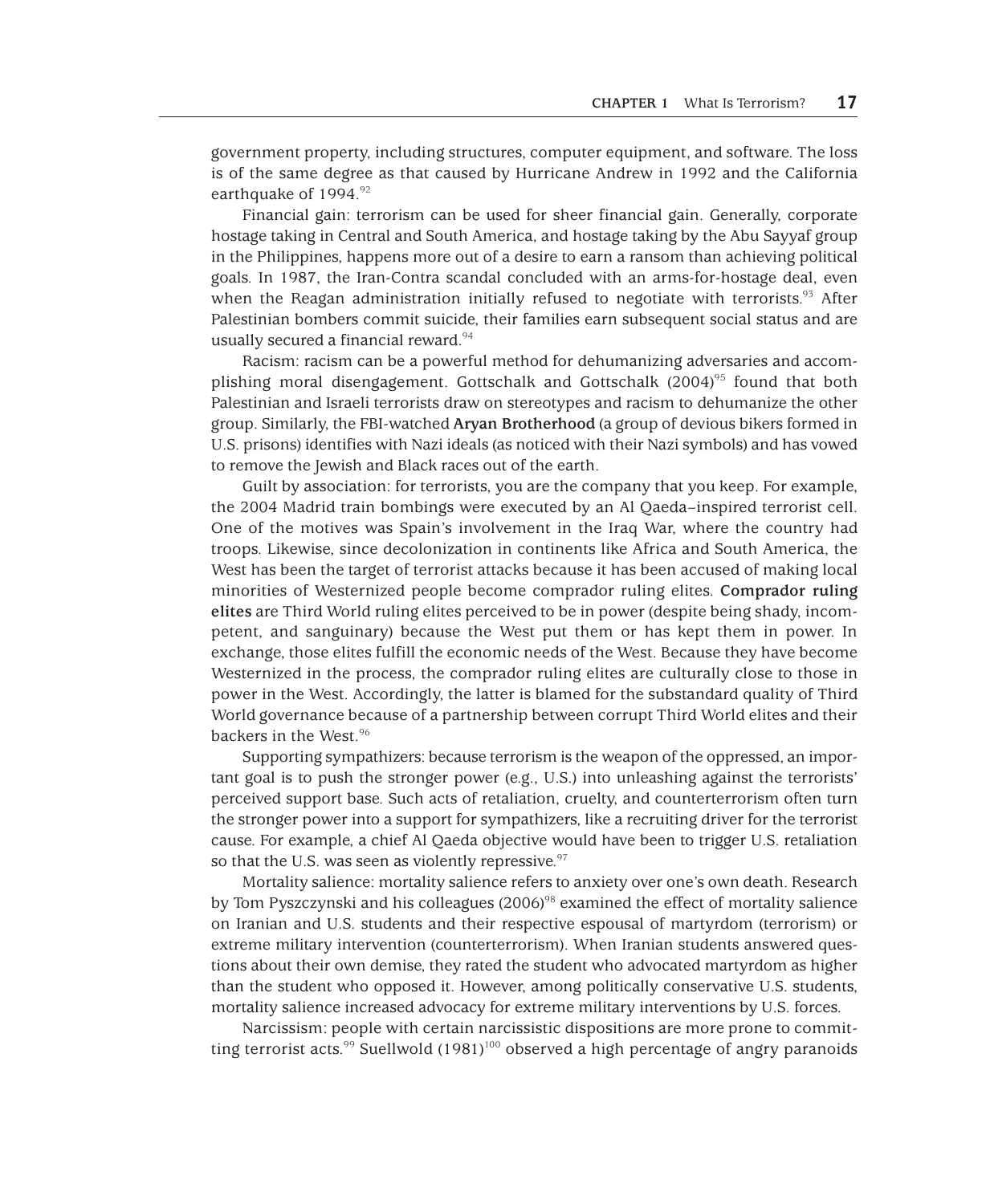among members of the Baader-Meinhof Group, a German terrorist group active from the 1970s to the 1990s. A common characteristic among many of these terrorists is a propensity to externalize—to look for outside sources to blame for personal inadequacies. Without being bluntly paranoid, terrorists over-rely on the ego defense of projection. Other prominent characteristics were a defensive grandiosity and a larger-than-life selfabsorption with little concern for others' feelings. Crenshaw  $(1990)^{101}$  observed various self-satisfying or self-aggrandizing motives for resorting to terrorist behavior and an increase in personal status for terrorists whose actions are praised by their communities, or at least by their fellow group members. Lastly, by analyzing the social backgrounds of forty neo-Nazi males, together with two case studies, Hamm  $(2004)^{102}$ concluded that his subjects aspired to fame within their subculture and that "this insatiable need to be famous was, in fact, so strong that it outweighed every other motivational factor" (p. 337).

Sensation-seeking: another variable suggested as a reason for being drawn to the path of terrorism is sensation-seeking. Here, sensation-seeking denotes the inherent risk and excitement that a terrorist career may provide. Researchers contend that it is highly plausible that sensation-seekers are more likely to join an organization that uses violent tactics.<sup>103</sup> Sensation-seeking entails personal reward, including the thrill of the combative lifestyle and a feeling of empowerment through violence. The appeal and excitement of terrorism, perhaps the fascination for some individuals, lie in part in the physical danger it involves. Some terrorists have been reported to be stress-seekers seeking to increase the emotional intensity or the level of activation of the organism. Stress-seekers meticulously plan their behavior, respond more to internal than external necessities, and frequently repeat stressful activities. Moreover, repetition of the stressful situation becomes not only addictive and fanatical but also escalatory; the stress-seeker is forced to perform more to achieve the same high.<sup>104</sup>

Failure of conventional channels of expression: in democratic civilizations, the use or threat of using terrorist violence is seen by some scholars, like Chomsky  $(2006)^{105}$  as the definitive failure of conventional channels of political expression and legitimate systems of authority. A related concept is the **Death of Statecraft**, whereby diplomats fail to negotiate with their counterparts or nation-states do not attempt at engaging in communicative action. As a result, people deploy more lethal actions. Terrorism, then, becomes a by-product of violations of diplomacy and other forms of political expression.<sup>106</sup>

Communication and publicity: this is a major premise of this book, and several chapters are devoted to communication and publicity. In essence, by killing adversaries or innocent civilians, terrorists seek to publicize their cause, communicate demands, air grievances to bulldoze authorities, sway the public policy agenda, or gain concessions. If publicity is constrained or unsatisfactory to the group's tactical goals, the group's terrorist violence will probably escalate. After the British press and population reacted to the London terrorist bombings of July 7, 2005 (and the failed attacks two weeks later) with defiance and a stiff upper lip, **Ayman al-Zawahiri**, Al Qaeda's new #1 (also called "the Egyptian doctor"), felt compelled to issue additional threats through the Qatar-based Al Jazeera TV station.<sup>107</sup>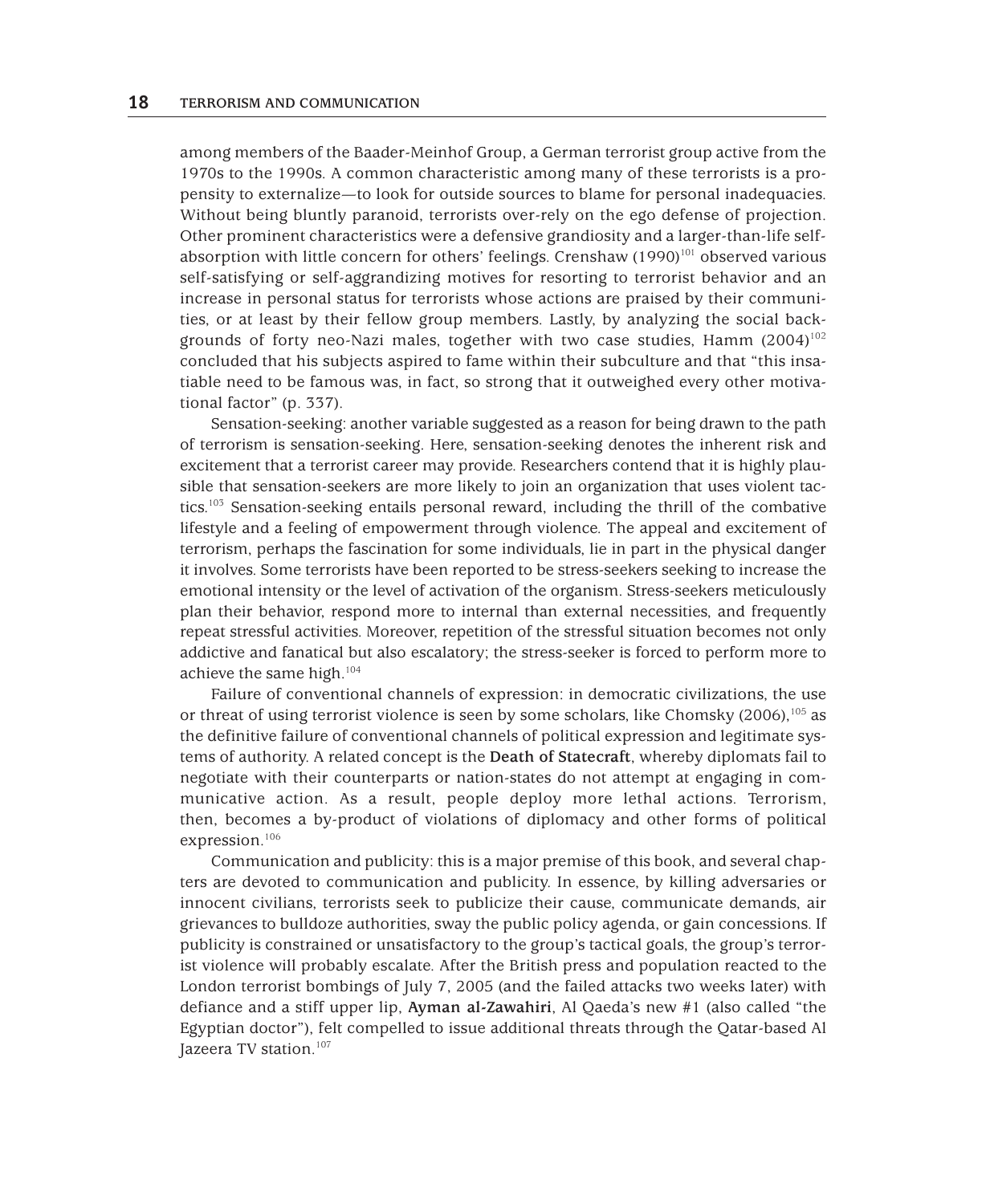# **CASE STUDY: ANDERS BEHRING BREIVIK'S MANIFESTO**

On July 22, 2011, **Anders Behring Breivik**, then only 32 years old, was the perpetrator of two successive terrorist attacks on the government, the civilian population, and a summer camp in Norway. In total, 77 people were killed and 151 were injured. This was the most devastating attack on Norwegian soil since World War II. In his 1,500-page manifesto, titled *2083: A European Declaration of Independence*, <sup>108</sup> in which he slightly modified his name to Andrew Berwick, he describes his reasons for taking actions against Europe's real enemies. One of the reasons, writes Breivik, is "the rise of cultural Marxism/multiculturalism in Western Europe." This is made clear in the following excerpt:

Multiculturalists/cultural Marxists usually operate under the disguise of humanism. A majority are anti-nationalists and want to deconstruct European identity, traditions, culture and even nation states. As we all know, the root of Europe's problems is the lack of cultural self-confidence (nationalism). Most people are still terrified of nationalistic political doctrines thinking that if we ever embrace these principles again, new "Hitler's" will suddenly pop up and initiate global Armageddon... Needless to say; the growing numbers of nationalists in Western Europe are systematically being ridiculed, silenced and persecuted by the current cultural Marxist/multiculturalist political establishments. This has been a continuous ongoing process which started in 1945. This irrational fear of nationalistic doctrines is preventing us from stopping our own national/cultural suicide as the Islamic colonization is increasing annually. This book presents the only solutions to our current problems. You cannot defeat Islamisation or halt/reverse the Islamic colonization of Western Europe without first removing the political doctrines manifested through multiculturalism/cultural Marxism.

The "rise of cultural Marxism/multiculturalism" has somewhat of a correlation with the "hatred toward the global economic hegemony" mentioned as one of the fifteen causes in the previous section. On looking at the list of victims who fell at the hands of Breivik, one would quickly notice that few of them were actually Muslims or Arabs. Rather, many victims were young Norwegians with left-wing tendencies. A deduction could be that Breivik's reason to kill them had to do with guilt by association. From this vantage point, it is not just Muslim immigrants who pose a threat to European values, but also those who support Islamic immigration. Based on the excerpt above, it also seems like Breivik was attempting to break the sacred cow of the political left: multiculturalism, or what he refers to as "cultural Marxism." The latter, he claims, would eventually lead to "national/cultural suicide." By extension, racism was another cause or motivator for the Norwegian terrorist to enact his "final solution." In any case, as he expressed it clearly, he was convinced that his manifesto "presents the only solutions to our current problems."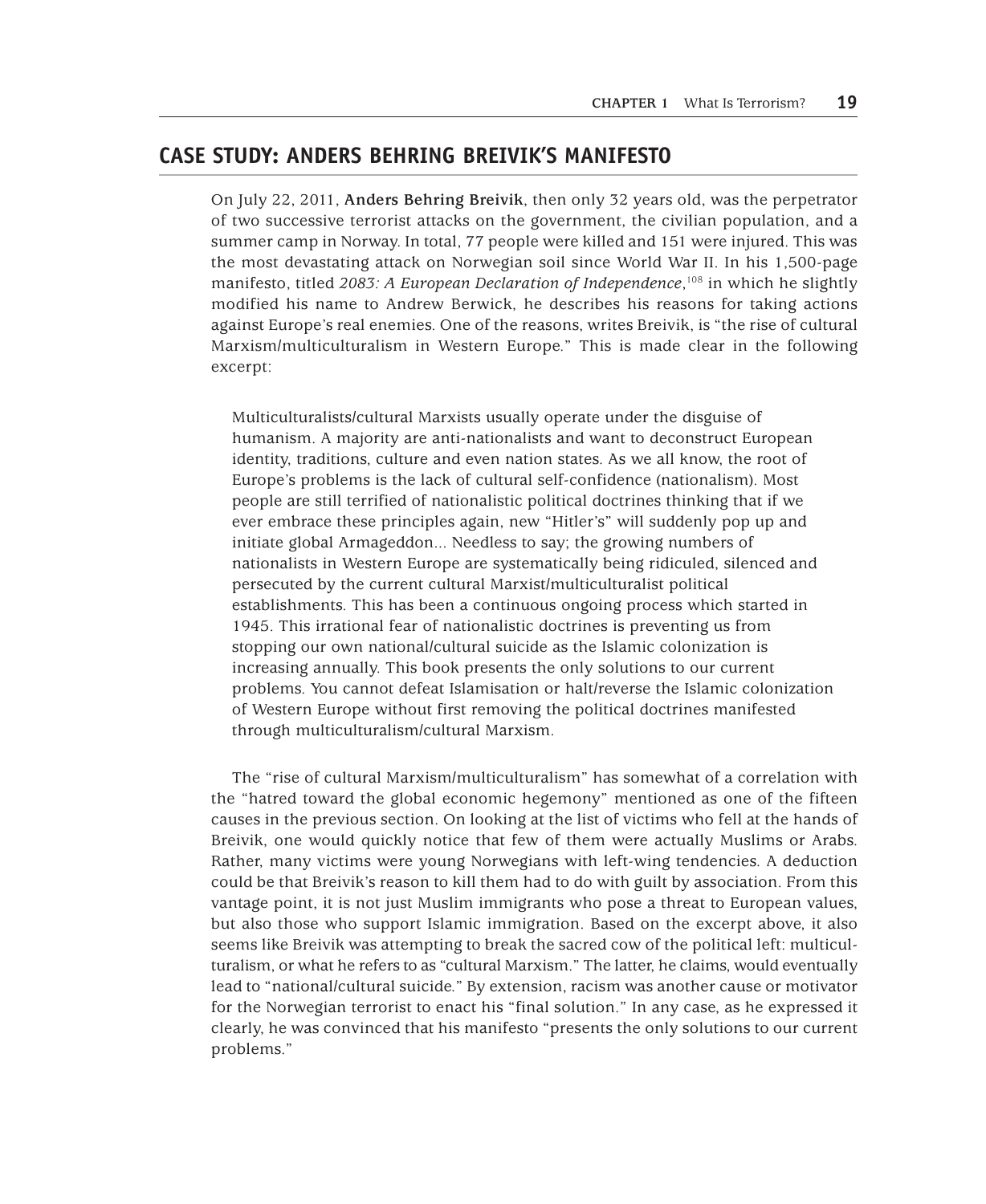# **THE TERRORIST IDENTITY**

By and large, **identity** refers to the distinct personality of a person. It is a set of characteristics, called **identity cues**, which a person has. These identity cues (e.g., skin color, style of dress, communicative style, sexual orientation, family background, etc.) make him or her definitively recognizable or known. There are three categories of human identity: natural (or innate) identity (born with an identity, at least some aspects of it, such as gender or race), ascribed identity (an identity attributed by others), and self-ascribed identity (an identity that one has created for oneself).<sup>109</sup> So, who is the terrorist? What is his or her identity? Long-established research on terrorism has indicated that the terrorist identity tends to be ascribed or self-ascribed.<sup>110</sup>

## **Ascribed Terrorist Identity**

During the Cold War against the Soviet Union, Ronald Reagan and others in the White House frequently referred to the Afghan fighters as freedom fighters and mujahedin. However, twenty years later, after nineteen skyjackers—instructed by the late Osama bin Laden, the six-foot-five Afghan man hiding in a cave (and later in a compound in Pakistan) reduced key U.S. symbols into shambles, their act was labeled terrorism by the George W. Bush administration.<sup>111</sup> President Bush employed the terms *terrorists* and *axis of evil*. What followed immediately after 9/11 was a rhetorical process of legitimizing the terrorism label. Politicians and media pundits made public statements intended to validate the label. Press conferences, State of the Union addresses, and Al Qaeda videos served to legitimate labels in remarkable and effective ways.<sup>112</sup> In regard to the conflict with Osama bin Laden, Pilon  $(2001)^{113}$  quotes Attorney General John Ashcroft, at a National Press Club luncheon, as saying that Americans were "at war against international terrorism." The axis of evil became the presidential refrain.

U.S. presidential ascriptions of terrorists' identities and methods have focused immensely on the unacceptable levels of death and destruction caused by terrorism. They stress the unacceptable aspect of terrorist incidents through the use of descriptors such as terrorism, terrorist act, massacre, atrocity, tragedy, calamity, indiscriminate slaughter, ruthless murder, butchery, cruel oppression, monstrous brutality, intimidation, subjugation, suppression, suffering, persecution, tyranny, horror, scourge, treachery, barbarism, acts of savagery, evil, and sadism.<sup>114</sup> Likewise, as Reverend Jerry Falwell said on *60 Minutes* in 2002, "I think Muhammad was a terrorist. I read enough of the history of his life written by both Muslims and non-Muslims, that he was a violent man, a man of war." It is very simple: if Robin Hood steals and keeps all the goodies, then it is a crime. If Robin Hood steals from the rich and gives the goodies to the poor, then he would be a terrorist to one side and a hero to the other side.

## **Self-Ascribed Terrorist Identity**

We use political labels: we refer to the bad ones as terrorists. They do not. The terrorists, as their opponents call them, rarely identify themselves as such. Generally, they use other terms or terms pertaining to their situation, such as enemy combatants, freedom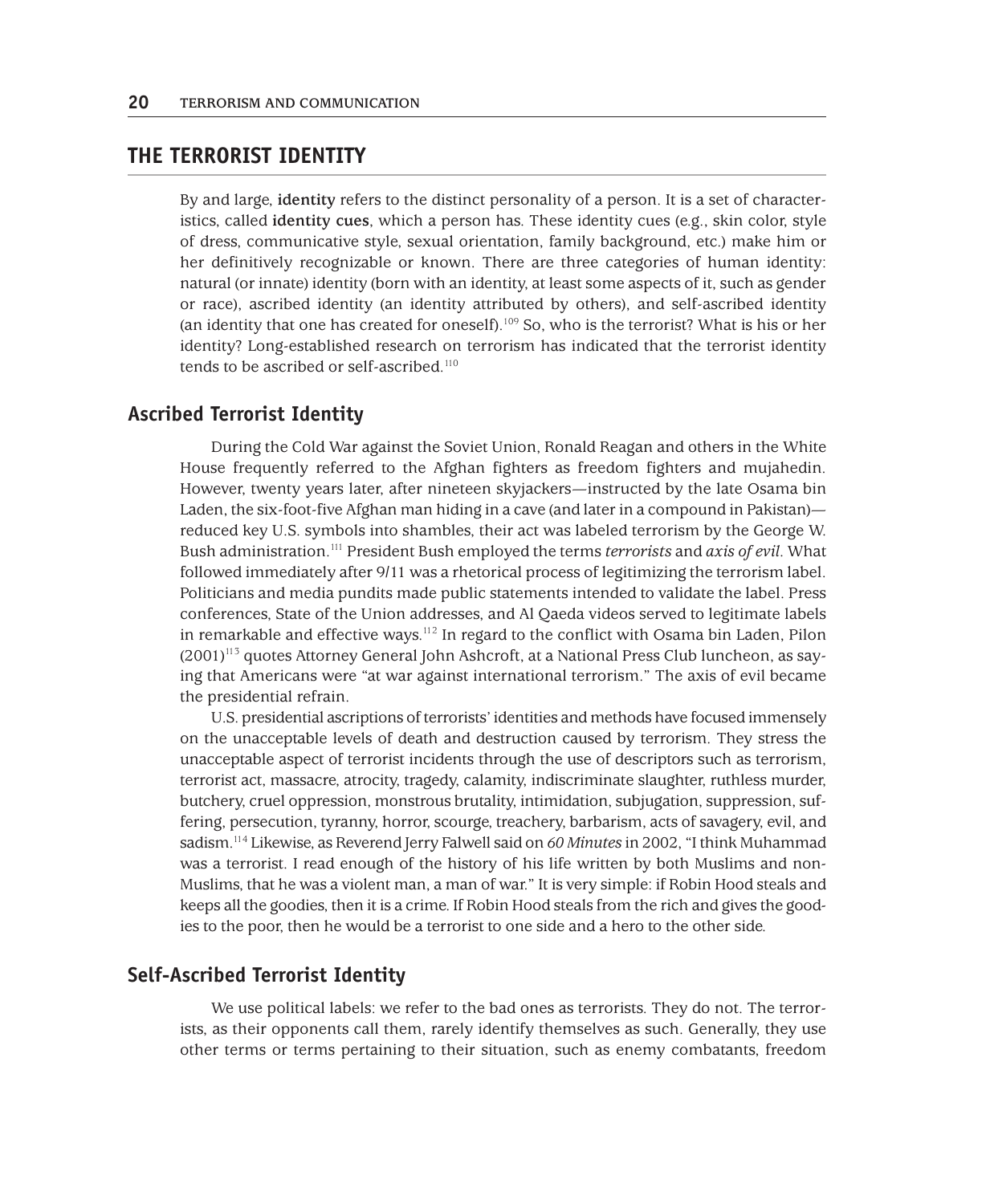fighters, guerrillas, liberators, militants, paramilitary groups, patriots, revolutionaries, rebels, separatists, unlawful combatants, vigilantes, or any word with a similar meaning in other languages and cultures. While some Western pundits call militant groups and individuals in the Arab world terrorists, the latter call themselves mujahedin (jihadi terrorists), **Fedayeen** (suicide squads who are not bombers), and so forth. In fact, such Arabic words have entered the English lexicon for the past few decades.<sup>115</sup>

Based on unstructured interviews with Irish and European terrorists, Taylor and Quayle  $(1994)^{116}$  reported that many respondents became terrorists as a result of their own creation of a new identity. Strentz  $(1981)^{117}$  classifies three types of self-ascribed terrorist identity. The Leader is the chief ideologue and commander of the terrorist group and views him- or herself as the Anointed One chosen for bringing political, social, or ideological change. The Idealist is usually portrayed as a young, naïve, or oppressed person attracted to a terrorist organization. Just like the Leader, he or she hopes to create political, social, or ideological change. However, the Idealist does not give orders but follows them. The Opportunist displays antisocial traits, suffers from identity confusion, or does not see him- or herself as fitting any major personality mold in current society. By joining a terrorist organization, the Opportunist aspires to gain a sense of purpose and self-worth—"a place in the sun."<sup>118</sup> Typically, he or she already has a track record of criminal conduct that predates his or her membership with the terrorist organization.

A thorough study of terrorists' self-ascribed identities examined Germany's **Baader-Meinhof Group**, also called the **Red Army Faction**, one of Europe's most vicious post– World War II terrorist organizations. Researchers methodically reviewed major documents for each terrorist: perinatal, pediatric, preschool, lower school, grade school, high school, and university records. Researchers also interviewed the terrorists' relatives, neighbors, and classmates. Remarkably, no psychological differences emerged between the Baader-Meinhof Group terrorists and demographically matched controls. This is evidence that terrorists' behavior is sometimes rooted in the identity type they create for themselves later in life.<sup>119</sup> Let us look at this in further detail. Böllinger (1981)<sup>120</sup> conducted interviews with eight members of the German terrorist group. Böllinger found that some of the respondents' over-controlling parents, preventing them from becoming autonomous, led to identity crises. These youths became Idealists willing to engage in violent struggle and sacrificing their lives in attacks. Causing drastic societal change by liberating themselves and joining a terrorist organization was a major motive for such youths.

By the same token, those respondents with identity confusion saw themselves as Opportunists. After being distressed by a sense of isolation, they took part in terrorist acts as an adaptive response to the discomfort of anomie.<sup>121</sup> **Anomie** is a sense of social confusion and separation, a reaction against or withdrawal from the mainstream controls of society. The name Baader-Meinhof is a combination of the two founders' last names: Andreas Baader and Ulrike Meinhof. Baader was a historian's son, and Meinhof was an art historian's daughter. Meinhof was a graduate student in philosophy. Originally, the two founding members had no ill intentions and were actually peacemakers, taking reasonable political actions. Because their peaceful efforts were fruitless, Baader and Meinhof started to wear their Leader's hat: they recruited new members, radicalized their organization, and committed extremely violent acts.<sup>122</sup>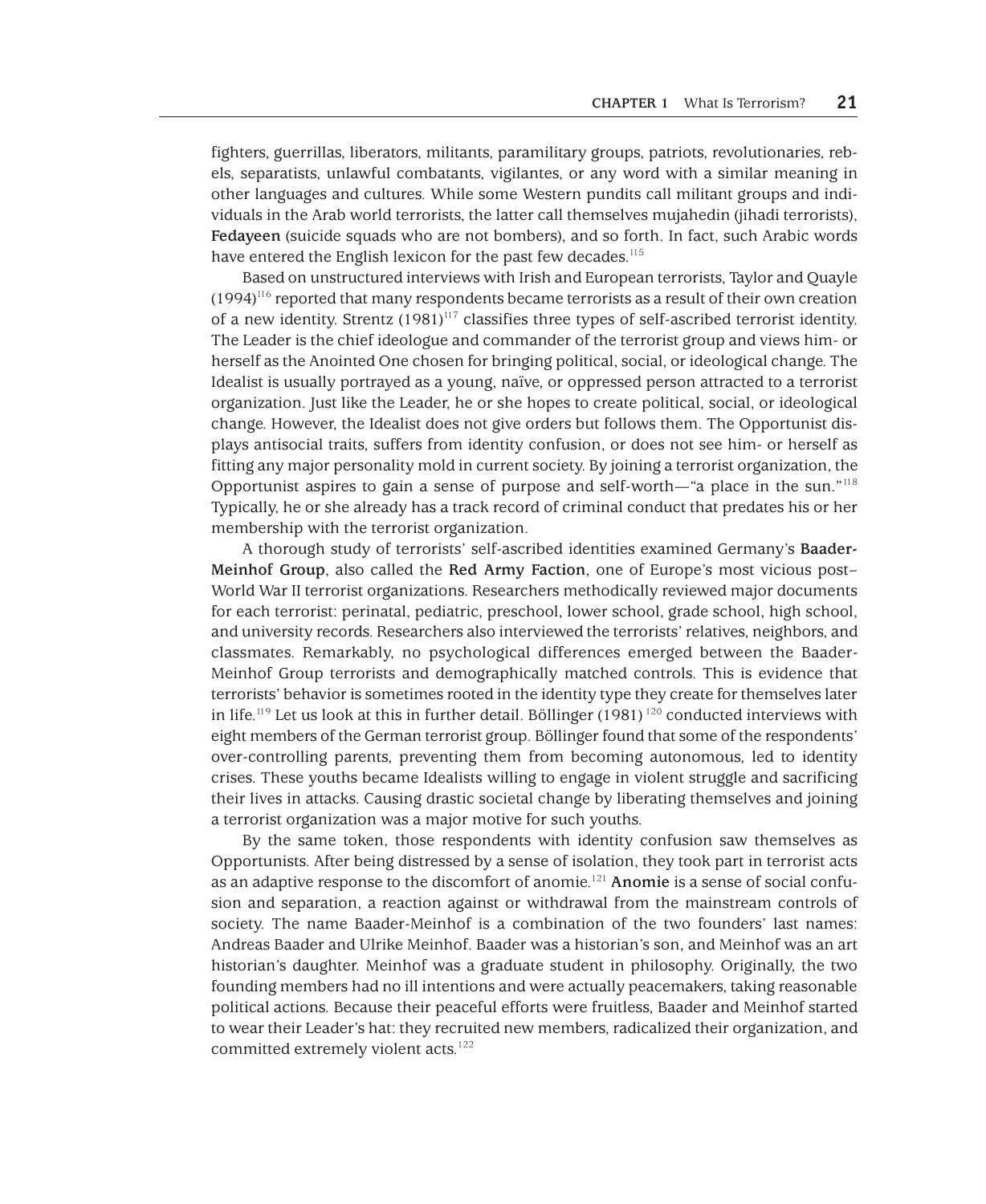This anecdote is evocative of the works of psychiatrist Frantz Fanon  $(1965)^{123}$  who posited that extreme self-determination to create change frees not only the body but also self-identity. Menachem Begin  $(1977)^{124}$  Prime Minister of Israel from 1977 to 1983, confirmed this mode of thinking with his maxim, "We fight, therefore we are." In their tenacious search for identity, people turning to terrorism may act alone (e.g., Charles Bishop, the 15-year-old who crashed his airplane into a bank in 2002, leaving a suicide note in which he acknowledged he had identified with Al Qaeda) or may be enthusiastic about joining groups—a move offering an immediate grafting of identity.<sup>125</sup>

## **Terrorists' Educational and Family Backgrounds**

Contrary to popular opinion, many terrorists come from mainstream educational and family backgrounds. The Aum Shinrikyo sect was composed of many specialists, including scientists and engineers. Scores of Baader-Meinhof terrorists were noticeably middle class. More recently, thorough studies of Islamist terrorists have categorized them as middle class, with a large percentage of engineers and physicians. Osama bin Laden came from a family with exceptional wealth in Saudi Arabia. Many terrorists have been exposed to the academic and cultural milieus of the West. As a case in point, terrorist Mohammed Atta came from a middleclass Egyptian background. Although he became a well-respected academic in Germany (and throughout the Western academic world), he was found to be a suspected mastermind of the September 11, 2001 attacks. He was flying the plane that crashed into the North Tower.<sup>126</sup>

Sageman  $(2004)^{127}$  observed that 73% of the jihadists he studied were married and most of them had children. They came from upper- or middle-class families. Only a fairly small proportion (27%) came from working-class or poor families. This challenges assumptions that terrorism is a result of personal poverty or deprivation (although some cases are, of course). Bakker  $(2006)^{128}$  noticed comparatively high levels of marriage among jihadists. An important conclusion here is that family commitments have certainly not prevented people from espousing jihad. Sageman also found that many jihadist marriages are to wives who share deep-seated ideological beliefs defending jihadism (or that the wives' families adopt those beliefs). Hence, marriage is essentially a supporting environment for jihadist views, and not a restraining influence.

Krueger and Maleckova's  $(2003)^{129}$  study of 129 Hezbollah terrorists who died in action in the Middle East from 1982 to 1994 revealed that they had received better education and had earned more than non-terrorist Lebanese of the same age group and regional background. Pape's  $(2005)^{150}$  study of suicide terrorists found that many of them came from privileged backgrounds. By the same token, research on non-jihadist terrorist groups generates similar results. For example, Hewitt (2003)<sup>131</sup> observed that members of the Weather **Underground**, a U.S. radical left organization that committed terrorist acts against the U.S. government, came mostly from middle- and upper-class families.

## **The Gender of the Terrorist**

Since the beginning of modern terrorism, women have sometimes been the leaders and intellectual drivers, as it was the case in the U.S.-based Weather Underground, in Italy's Red Brigades, and Germany's Baader-Meinhof Group. As one can expect, the majority of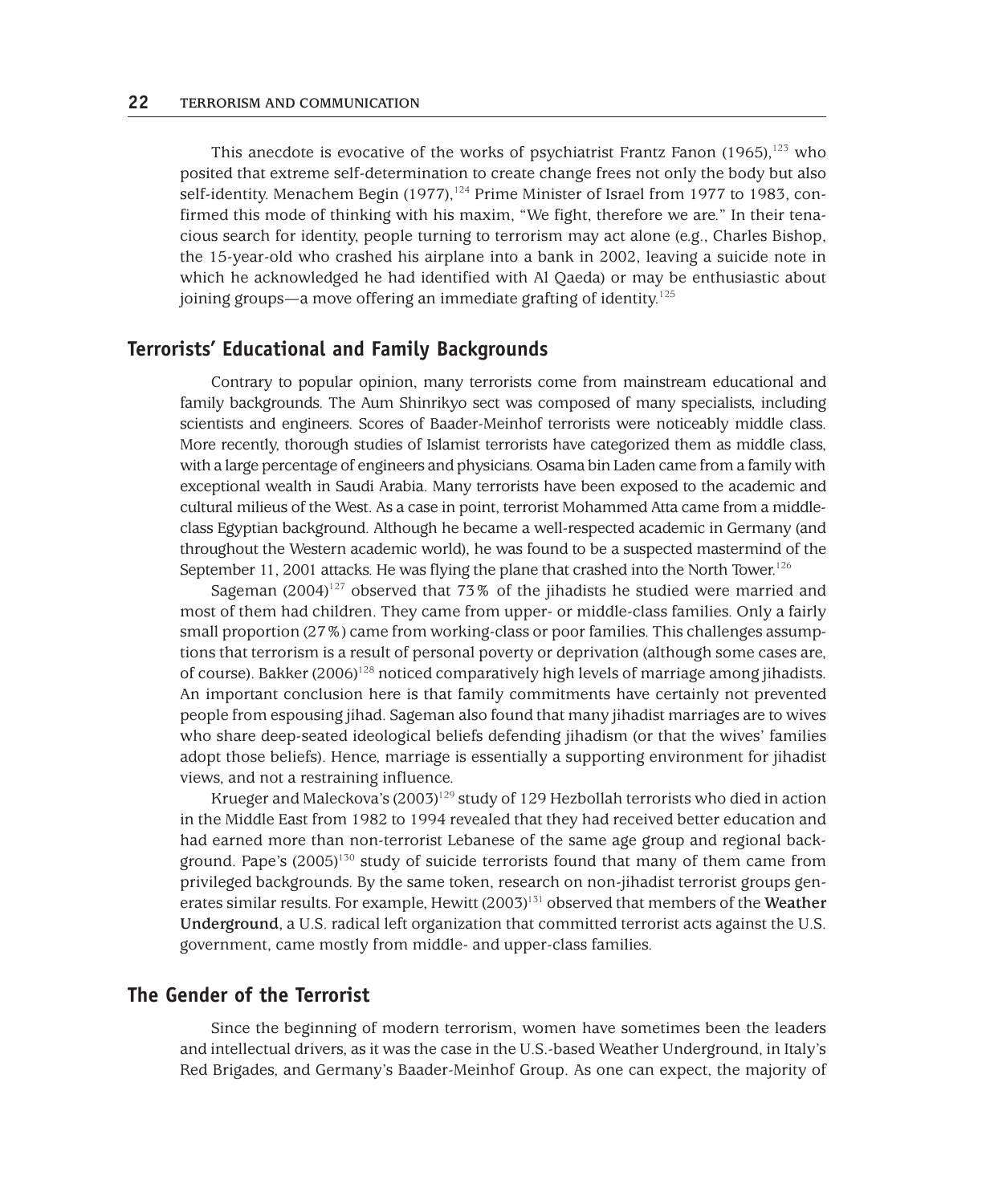female terrorists have been followers.<sup>132</sup> According to Harmon (2000),<sup>133</sup> today "more than 30% of international terrorists are women, and females are central to membership rosters and operational roles in nearly all insurgencies" (p. 212). Other figures range from 20% to 30% for many domestic and international terrorist groups. In general, left-wing organizations have exceedingly more female members than right-wing ones.<sup>134</sup> There are a few possible explanations for gender differences between ordinary crime and terrorism: terrorist actions (e.g., making bombs explode) may require less physical ability than many ordinary crimes (e.g., robbery); women may be tactically valuable because they can approach targets more closely without experiencing the same degree of scrutiny as men.

These differences imply that, in regard to gender, terrorism resembles white-collar crime more than other types of crime.<sup>135</sup> Between 1985 and 2006, 225 female suicide bombers from various terrorist organizations were identified and dozens of women were arrested after the suicide missions failed.<sup>136</sup> Pape  $(2005)^{137}$  gathered data on 462 suicide bombers between 1980 and 2003 (including both genders). Fifty percent of the cases involved Muslim terrorists in Lebanon and Palestine who were linked to Al Qaeda, and most of the rest were Kurds, Chechens, and Tamil Tigers. Pape found that the proportion of women differed significantly across these groups, ranging from no women among the Al Qaeda terrorists to over 50% of women for the Chechens and Kurds.

## **The Age of the Terrorist**

Mahan and Griset  $(2007)^{138}$  observed that suicide terrorists are typically male aged 17 to 23. In his study of suicide terrorists, Pape  $(2005)^{139}$  found that the average age ranged from 21.1 years for Lebanese Hezbollah and Palestinian terrorists to 29.8 years for Chechens. Part of this age difference lies in the median age differences in the populations from which suicide terrorists came: the median ages of the Lebanese and Palestinian groups were roughly ten years younger than that of the Chechens. In brief, in comparison with the results for regular crime, the correlation between age and terrorism seems to be stronger than the correlation between gender and terrorism. Pape also confirmed that, put side-by-side with men, women terrorists are on average older. For instance, the 48 women suicide terrorists in his survey were much older than the 213 men. Over 60% of the males were between 19 and 23, and only about 25% were 24 or older. On the other hand, only 40% of the females were between 19 and 23 and almost 50% were 24 or older. Part of this age difference lies in the fact that female suicide terrorists are sometimes widows of men killed by the government or the military. This situation is so common among female Chechen suicide bombers that they are often referred to as **Black Widows**. Finally, the average age of the left-wing terrorist is usually lower than other kinds of terrorists. In fact, many of them do not even have a high-school diploma.<sup>140</sup>

# **SUMMARY**

Terrorism is an ancient practice that has existed for over 2,000 years. There is no universally agreed-on definition of terrorism. At best, there is a "most universally accepted" definition of it,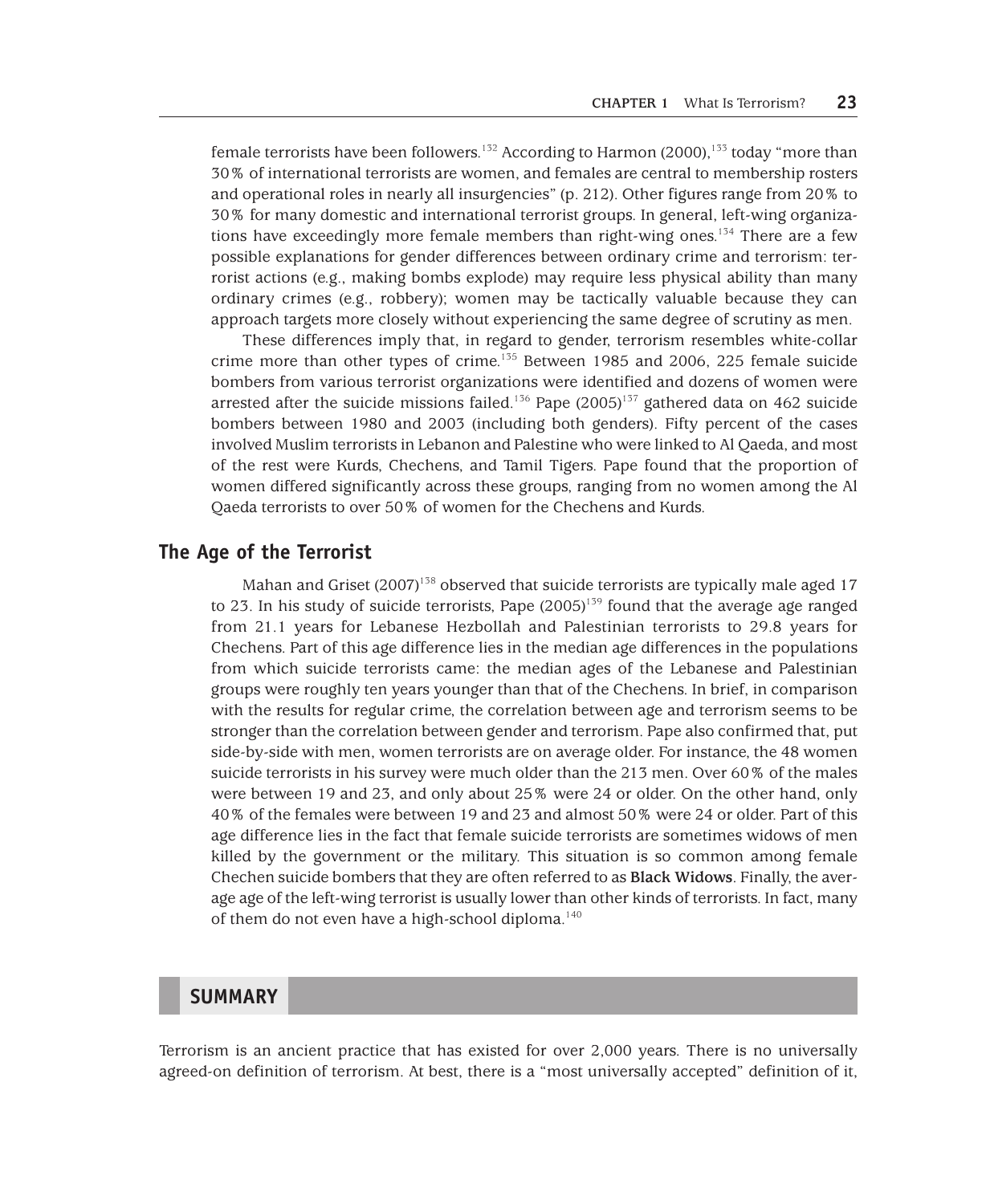which is the following: terrorism is the use of violence to create fear (i.e., terror; psychic fear) for (1) political, (2) religious, or (3) ideological reasons. Of particular relevance is the comparison between old and new terrorism. While old terrorism strikes only selected targets, new terrorism is indiscriminate; it causes as many casualties as possible. New terrorism is synonymous with Sam Huntington's (1996) "Clash of Civilizations," the idea that cultural and religious differences between civilizations across the world have become the primary source of terrorism today. This chapter also lists and describes fifteen causes that explain why people resort to terrorism. The last section of this chapter deals with the terrorist identity. Many terrorists have an ascribed identity (i.e., it is imposed on them) or self-ascribed identity (i.e., they choose it). In addition, many of them come from middle- and upper-class backgrounds, are young, and increasingly include females.

## **KEY TERMS**

**anomie 21 assassination 8 asymmetric warfare 5 bellum omnium contra omnes 12 caliphate 13 Clash of Civilizations 12 classical terrorism 11 content analysis 2 Culture of Terror 12 Death of Statecraft 18 diaspora 9 etymology 1 far enemy 13 Four Waves of terrorism 12 greater jihad 13 hub and spoke design 14 identity 20 identity cues 20 ideologies 4 international rule of law/Islamist 13 jihad 13 Jihad vs. McWorld 14 lesser jihad 13 mala in se acts 4**

16

**mala prohibita acts 4 martyrdom 13 modern terrorism 11 mujahedin 13 near enemy 13 new Islamic world order 13 new terrorism 11 new world order 12 old terrorism 11 paradigm 11 paradigm shift 11 pejorative term 2 People of the Book 13 postmodern terrorism 11 regicide 7 Reign of Terror 1 sharia 13 terror 1 terror cimbricus 1 terrorism 4 terrorist organization 4 tyrannicide 7 War of Ideas 12 wheel design 14 WMDs 12**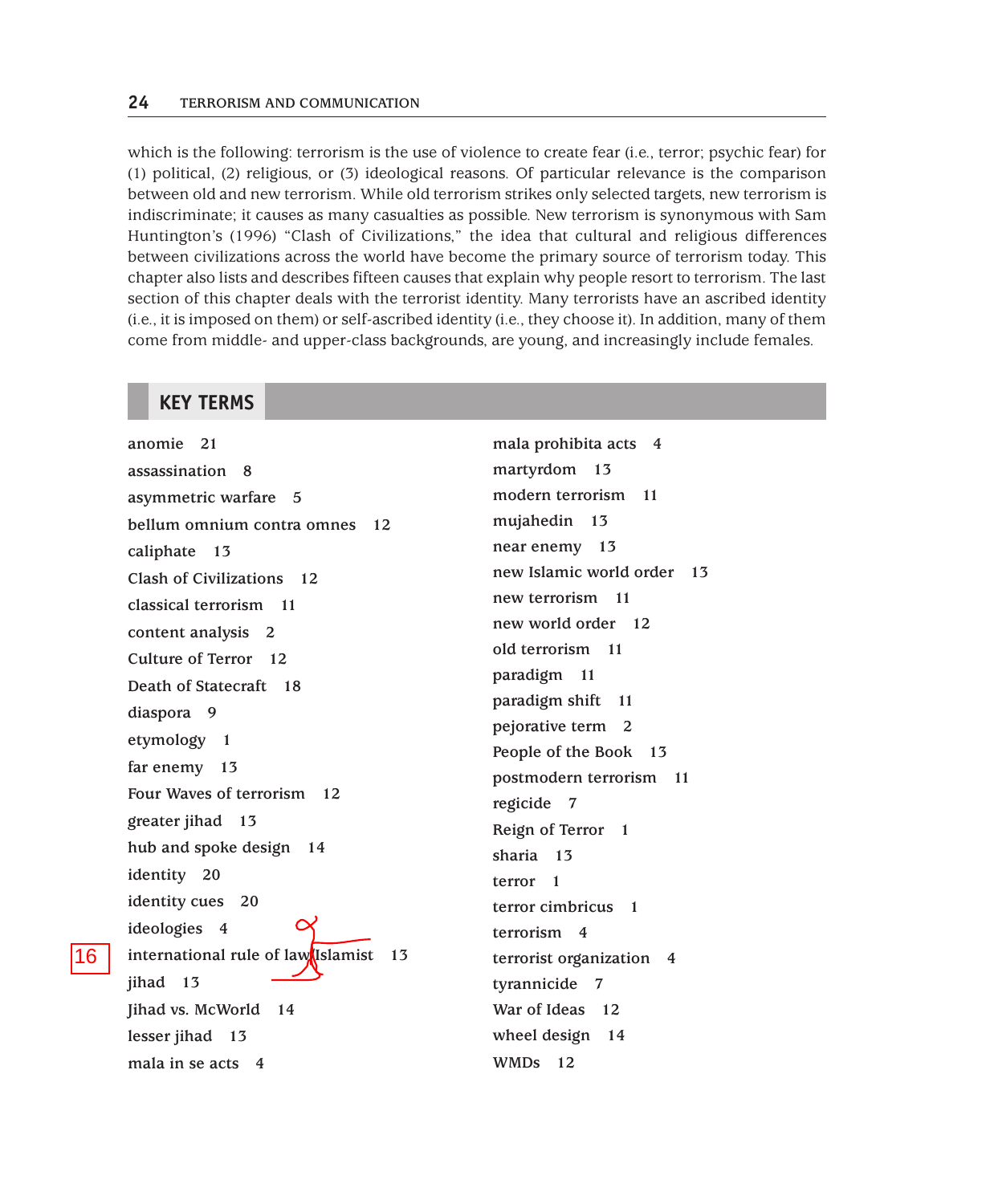# **ENDNOTES**

 1. Burgess, Mark (2003). *A Brief History of Terrorism*. Washington, D.C.: Center for Defense Information (CDI); Tuman, Joseph S. (2009). *Communicating Terror: The Rhetorical Dimensions of Terrorism* (2nd ed.). Thousand Oaks, CA: Sage.

 2. Burke, Edmund (1790). *Reflections on the Revolution in France* (Ed. C. C. O'Brien, 1969, London: Penguin Books); Shane, Scott (2010, April 3). Words as Weapons: Dropping the "Terrorism" Bomb. *The New York Times*, p. WK1; Tuman, Joseph S. (2003). *Communicating Terror: The Rhetorical Dimensions of Terrorism*. Thousand Oaks, CA: Sage.

3. Crenshaw, Martha (1995). *Terrorism in Context*. University Park: Pennsylvania State University Press.

 4. International Bar Association (2003). *International Terrorism: Legal Challenges and Responses*. Ardsley, NY: Transnational Publishers; Moeller, Susan D. (2002). A Hierarchy of Innocence: The Media's Use of Children in the Telling of International News. *The International Journal of Press/Politics, 7*(1), 36–56.

5. White, Jonathan R. (2011). *Terrorism & Homeland Security* (7th ed.). Belmont, CA: Wadsworth.

6. Simon, Jeffrey D. (1994). *The Terrorist Trap*. Bloomington: Indiana University Press.

 7. Schmid, Alex, & Jongman, Albert (1988). *Political Terrorism: A New Guide to Actors, Authors, Concepts, Data Bases, Theories, and Literature*. Amsterdam: North Holland, Transaction Books.

 8. Berg, Bruce L. (2009). *Qualitative Research Methods for the Social Sciences* (7th ed.). Boston: Allyn & Bacon.

 9. Merari, Ariel (1993). Terrorism as a Strategy of Insurgency. *Terrorism and Political Violence, 5*(4), 213–251.

10. Laqueur, Walter (1987). *The Age of Terrorism* (2nd ed.). Boston: Little & Brown, p. 143.

11. Hoffman, Bruce (2006). *Inside Terrorism* (2nd ed.). New York: Columbia University Press, p. 43.

12. Schmid, Alex, & Jongman, Albert (1988). *Political Terrorism: A New Guide to Actors, Authors, Concepts, Data Bases, Theories, and Literature*. Amsterdam: North Holland, Transaction Books, p. 28.

13. Rapoport, David C. (1977, November 26). The Government Is Up in the Air over Combating Terrorism. *National Journal, 9*, 1853–1856.

14. Alexander, Yonah (1976). *International Terrorism: National, Regional and Global Perspectives*. New York: Praeger, p. xiv.

15. Sloan, Stephen (2006). *Terrorism: The Present Threat in Context*. Oxford: Berg Publishers.

16. League Convention (1937). Convention for the Prevention and Punishment of Terrorism. Article 1(2)

17. Joint Chiefs of Staff DOD (2008). *Department of Defense Dictionary of Military and Associated Terms*. Washington, D.C.: DOD.

18. U.S. Department of State (1996). *Patterns of Global Terrorism: 1995*. Washington, D.C.: U.S. Department of State.

19. Arab Convention for the Suppression of Terrorism (1998). *Arab Convention on Terrorism*. Cairo: Council of Arab Ministers of the Interior and the Council of Arab Ministers of Justice.

20. Khalil Shikaki (2001, December 21). Palestinian Survey Research, http://www.pcpsr.org.survey/ polls/2001/p3a.html.

21. Barnett, Brooke, & Reynolds, Amy (2009). *Terrorism and the Press: An Uneasy Relationship*. New York: Peter Lang; Hoffman, Bruce (2006). *Inside terrorism* (2nd ed.). Columbia University Press; Jenkins, Brian (1983). Research in Terrorism: Areas of Consensus, Areas of Ignorance. In Burr Eichelman, David A. Soskis, & William H. Reid (Eds.), *Terrorism: Interdisciplinary Perspectives* (pp. 153–177). Washington, D.C.: American Psychiatric Association; Schmid, Alex P., & de Graaf, Janny (1982). *Violence as Communication: Insurgent Terrorism and the Western News Media*. Beverly Hills: Sage.

22. Rush, George E. (2002). *The Dictionary of Criminal Justice* (5th ed.). Guildford, CT: McGraw-Hill, pp. 204–205.

23. Hoge, James F., Jr., & Rose, Gideon (2001). *How Did This Happen? Terrorism and the New War*. New York: Public Affairs; Mansdorf, Irwin J., & Kedar, Mordechai (2008). The Psychological Asymmetry of Islamist Warfare. *Middle East Quarterly, 15*(2), 37–44; White, Jonathan R. (2011). *Terrorism & Homeland Security* (7th ed.). Belmont, CA: Wadsworth.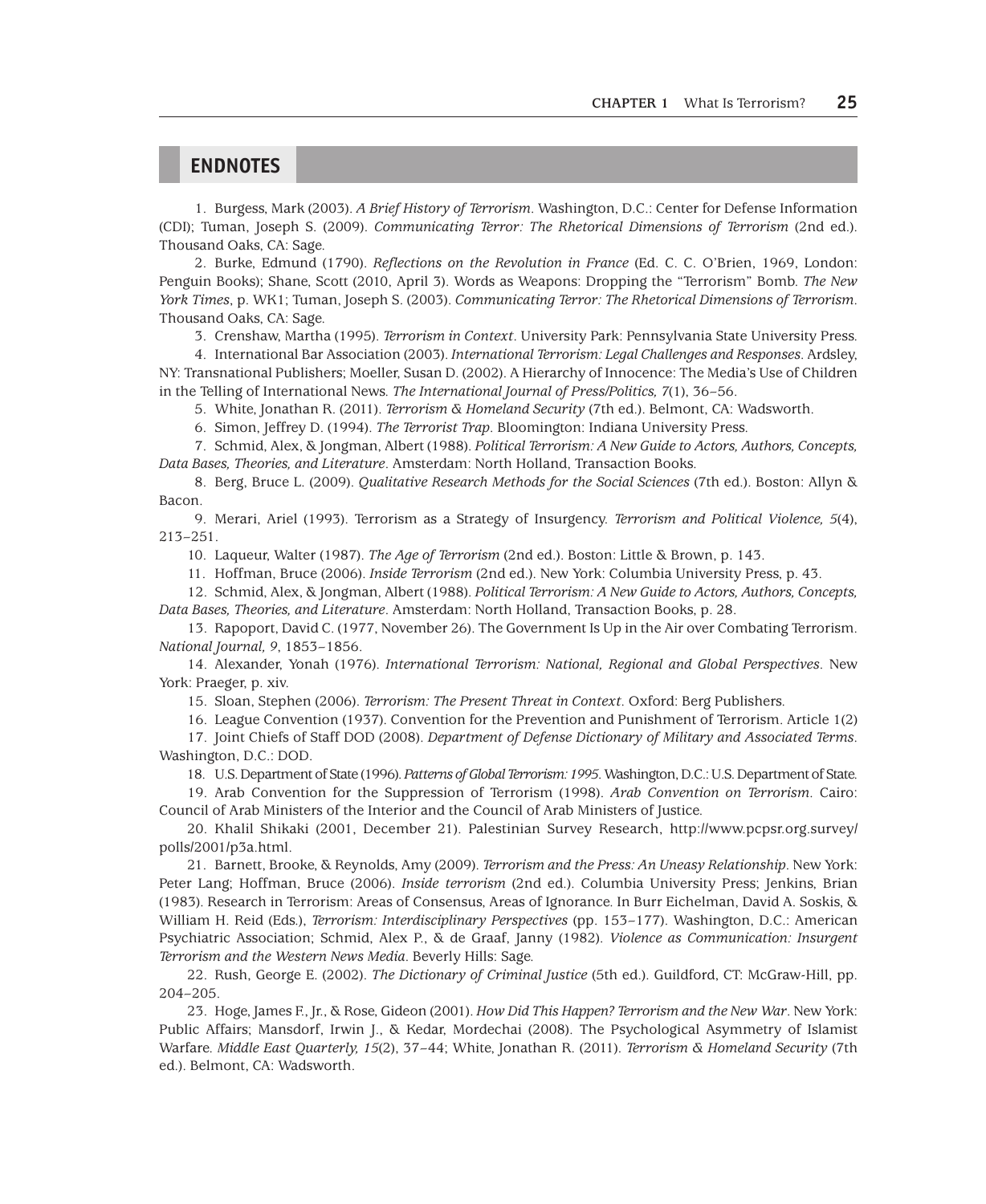24. U.S. Department of State (2011, September 15). *Foreign Terrorist Organizations*. Washington, D.C.: U.S. Department of State. Retrieved December 18, 2011 from http://www.state.gov/s/ct/rls/other/des/123085.htm

25. Roux, George (1966). *Ancient Iraq*. Baltimore, MD: Penguin Books.

26. Gibbon, Edward (1974). *The History of the Decline and Fall of the Roman Empire*. New York: AMS Press; Imre, Robert, Mooney, T. Brian, & Clarke, Benjamin (2008). *Responding to Terrorism*. Farnham, England: Ashgate; Laqueur, Walter (1999). *The New Terrorism: Fanaticism and the Arms of Mass Destruction*. London: Oxford University Press; Wells, Peter S. (2003). *The Battle That Stopped Rome*. New York: W.W. Norton & Company.

27. Matusitz, Jonathan (2008). Similarities between Terrorist Networks in Antiquity and Present-Day Cyberterrorist Networks. *Trends in Organized Crime, 11*(2), 183–199; Matusitz, Jonathan (2011). Social Network Theory: A Comparative Analysis of the Jewish Revolt in Antiquity and the Cyberterrorism Incident over Kosovo. *Information Security Journal: A Global Perspective, 20*(1), 34–44.

28. Ben-Yehuda, Nachman (1998). Where Masada's Defenders Fell. *Biblical Archaeology Review 24*(6), 32–39; Laqueur, Walter (1999). *Terrorism and History*. Oxford: Oxford University Press; Roth, Cecil (1959). The Zealots in the War of 66–73. *Journal of Semitic Studies, 4*, 332–355.

29. Chaliand, Gérard, & Blin, Arnaud (2007). *The History of Terrorism, from Antiquity to Al Qaeda*. Berkeley: University of California Press.

30. Anderson, Sean K., & Sloan, Stephen (2003). *Terrorism: Assassins to Zealots*. Lanham: Scarecrow Press; Lewis, Bernard (1987). *The Assassins: A Radical Sect in Islam*. New York: Oxford University Press; Martin, Gus (2010). *Understanding Terrorism: Challenges, Perspectives, and Issues*. Thousand Oaks, CA: Sage.

31. Martin, Gus (2010). *Understanding Terrorism: Challenges, Perspectives, and Issues*. Thousand Oaks, CA: Sage.

32. Nabulsi, Karma (1999). *Traditions of War*. Oxford: Oxford University Press; Ticehurst, Rupert (1997). The Martens Clause and the Laws of Armed Conflict. *International Review of the Red Cross, 317*, 125–134.

33. Sinclair, Andrew (2003). *An Anatomy of Terror: A History of Terrorism*. London: Macmillan.

34. Hoffman, Bruce (1999). *Inside Terrorism*. New York: Columbia University Press.

35. Risks International. (1985). *Major Incidents of Terrorism: 1970–1984*. Alexandria, VA: Risks International.

36. Jenkins, Brian M. (1985). Terrorism Prone Countries and Conditions. In Ariel Merari (Ed.), *On Terrorism and Combating Terrorism* (pp. 25–40). Frederick, MD: University Publications of America.

37. Li, Quan, & Schaub, Drew (2004). Economic Globalization and Transnational Terrorist Incidents: A Pooled Time Series Analysis. *Journal of Conflict Resolution, 48*(2), 230–258.

38. Bakker, Edwin (2007). *Jihadi Terrorists in Europe*. The Hague: Netherlands Institute of International Relations; Sageman, Marc (2008). *Leaderless Jihad: Terror Networks in the Twenty-First Century*. Philadelphia: University of Pennsylvania Press.

39. Braziel, Jane Evans (2008). *Diaspora: An introduction*. Malden, MA: Blackwell.

40. Jackson, Richard (2005). *Writing the War on Terrorism: Language, Politics and Counter-Terrorism*. Manchester, England: Manchester University Press.

41. Martin, Gus (2010). *Understanding Terrorism: Challenges, Perspectives, and Issues*. Thousand Oaks, CA: Sage.

42. RAND (2011). *RAND Database of Worldwide Terrorism Incidents*. Santa Monica: RAND Corporation. Retrieved April 6, 2011 from http://www.rand.org/nsrd/projects/terrorism-incidents.html

43. Pontvieux, Delphine (2010). *ETA—Estimated Time of Arrest*. Chicago: Miss Nyet Publishing.

44. Martin, Gus (2010). *Understanding Terrorism: Challenges, Perspectives, and Issues*. Thousand Oaks, CA: Sage.

45. Pew Research Center (2009). *Mapping the Global Muslim Population*. Washington, D.C.: Pew Research Center. Available at http://pewforum.org/newassets/images/reports/Muslimpopulation/Muslimpopulation.pdf

46. Pew Research Center (2007). *Muslim Americans: Middle Class and Mostly Mainstream*. Washington, D.C.: Pew Research Center. Available at http://pewresearch.org/assets/pdf/muslim-americans.pdf

47. Laqueur, Walter (1999). *The New Terrorism: Fanaticism and the Arms of Mass Destruction*. London: Oxford University Press, p. 4.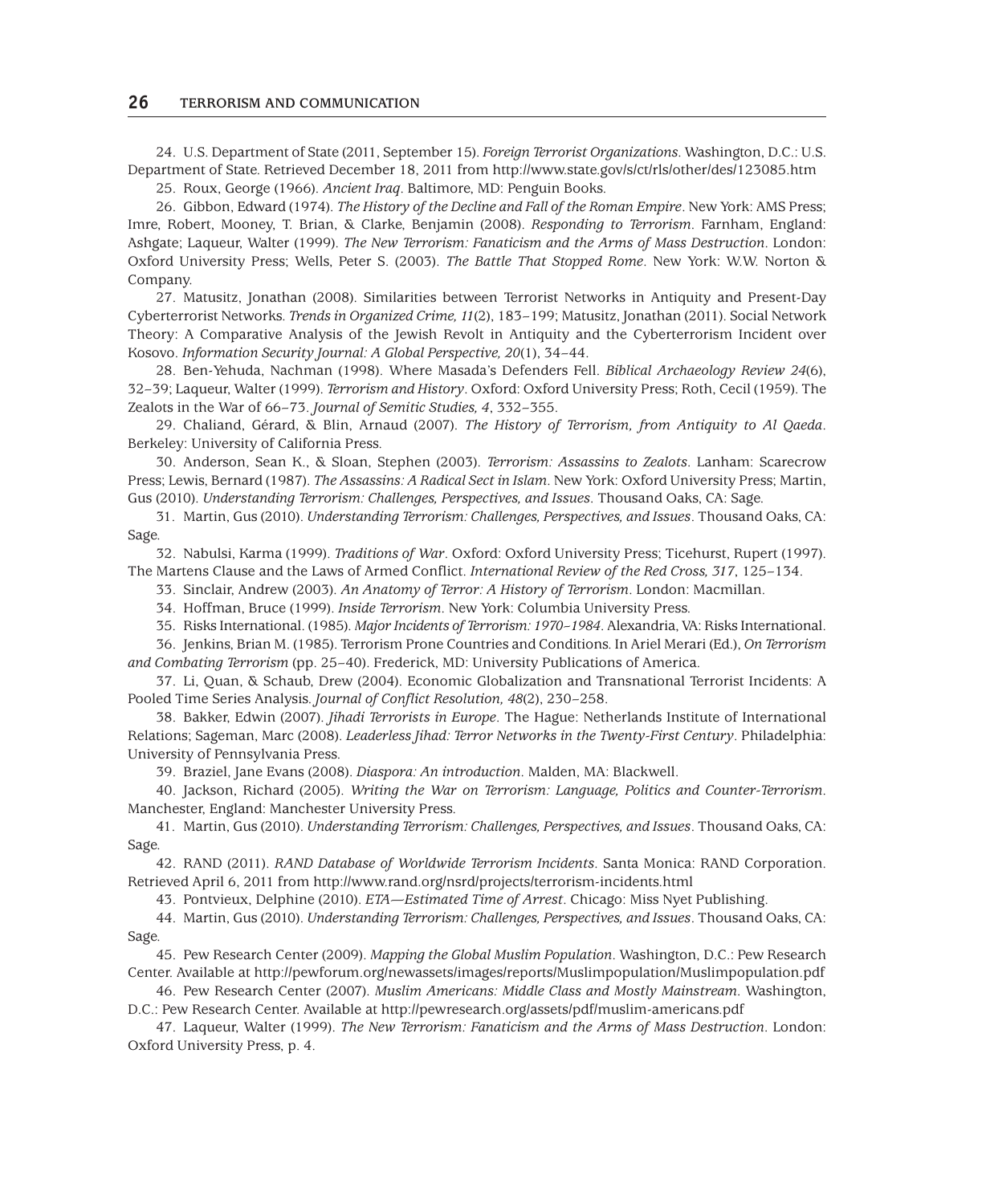48. Laqueur, Walter (1999). *The New Terrorism: Fanaticism and the Arms of Mass Destruction*. London: Oxford University Press, p. 81.

49. Carter, Ashton B., Deutch, John, & Zelikow, Philip (1999). Catastrophic Terrorism. *Foreign Affairs, 77*(6), 80–94; Hoffman, Bruce (1998). *Inside Terrorism*. London: St. Andrew's University Press; Laqueur, Walter (2003). *No End to War: Terrorism in the Twenty-First Century*. New York: Continuum.

50. Juergensmeyer, Mark (2000). *Terror in the Mind of God: The Global Rise of Religious Violence*. Berkeley: University of California Press.

51. Gurr, Nadine, & Cole, Benjamin (2000). *The New Face of Terrorism: Threats from Weapons of Mass Destruction*. London: I.B. Tauris.

52. Ganor, Boaz (2002). Defining Terrorism: Is One Man's Terrorist Another Man's Freedom Fighter? *Police Practice and Research, 3*(4), 287–304.

53. Sinai, Joshua (2004). Forecasting Terrorists' Proclivity to Embark on CBRN Warfare. *International Studies Review, 7*, 133–154.

54. Rapoport, David (1988). Introduction. In David Rapoport (Ed*.*), *Inside the Terrorist Organizations* (pp. 2–10). New York: Columbia University Press.

55. Crelinsten, Ronald D. (1988). Images of Terrorism in the Media: 1966–1985. *Terrorism, 12*, 167–198; Jenkins, Brian M. (2000). Terrorism. In Edgar F. Borgotta (Ed.), *Encyclopedia of Sociology* (pp. 3137–3141). New York: Macmillan; Lifton, Robert J. (2000). *Destroying the World to Save It: Aum Shinrikyo, Apocalyptic Violence, and the New Global Terrorism*. New York: Picador; Rapoport, David (1988). Introduction. In David Rapoport (Ed*.*), *Inside the Terrorist Organizations* (pp. 2–10). New York: Columbia University Press; Weigert, Andrew J. (2003). Terrorism, Identity, and Public Order: A Perspective from Goffman. *Identity: An International Journal of Theory and Research, 3*(2), 93–113; Wittebols, James H. (1991). Politics and Coverage of Terrorism: From Media Images to Public Consciousness. *Communication Theory, 1*, 253–266.

56. Huntington, Samuel P. (1996). *The Clash of Civilizations and the Remaking of World Order*. New York: Simon & Schuster.

57. Hoffman, Bruce (1995). "Holy Terror": The Implications of Terrorism Motivated by a Religious Imperative. *Studies in Conflict and Terrorism, 18*(4), 271–284; Whine, Michael (2002). *The New Terrorism*. Herzliya, Israel: International Policy Institute for Counter Terrorism.

58. Morgan, Matthew J. (2004). The Origin of the New Terrorism. *Parameters, XXXIV*(1), 30–31.

59. Imre, Robert, Mooney, T. Brian, & Clarke, Benjamin (2008). *Responding to Terrorism*. Farnham, England: Ashgate.

60. Martin, Gus (2010). *Understanding Terrorism: Challenges, Perspectives, and Issues*. Thousand Oaks, CA: Sage.

61. Ansari, Hamied (1984). The Islamic Militants in Egyptian Politics. *International Journal of Middle East Studies, 16*, 136–140; Zeidan, David (2001). The Islamic Fundamentalist View of Life as a Perennial Battle. *Middle East Review of International Affairs, 5*(4), 10–21.

62. Gerges, Fawaz (2005). *The Far Enemy: Why Jihad Went Global*. New York: Cambridge University Press.

63. Alexander, Jeffrey C. (2004). From the Depths of Despair: Performance, Counterperformance, and "September 11." *Sociological Theory, 22*(1), 88–105; Sageman, Marc (2004). *Understanding Terror Networks*. Philadelphia: University of Pennsylvania Press.

64. Gunaratna, Rohan (2007). Ideology in Terrorism and Counter Terrorism: Lessons from Combating al Qaeda and al Jemaah Islamiyah in Southeast Asia. In Anne Aldis & Graeme Herd (Eds.), *The Ideological War on Terror: Worldwide Strategies for Counterterrorism* (pp. 21–34). New York: Routledge.

65. Badran, Margot (2001). Understanding Islam, Islamism, and Islamic Feminism. *Journal of Women's History, 13*(1), 47–52.

66. Stakelbeck, Erick (2011). *The Terrorist Next Door: How the Government Is Deceiving You about the Islamist Threat*. New York: Regnery Publishing.

67. Barber, Benjamin R. (1995). *Jihad vs. McWorld*. New York: Crown.

68. Jandt, Fred (2010). *An Introduction to Intercultural Communication: Identities in a Global Community* (6th ed.). Thousand Oaks, CA: Sage; Le Feber, Walter (2002). The Post September 11 Debate over Empire,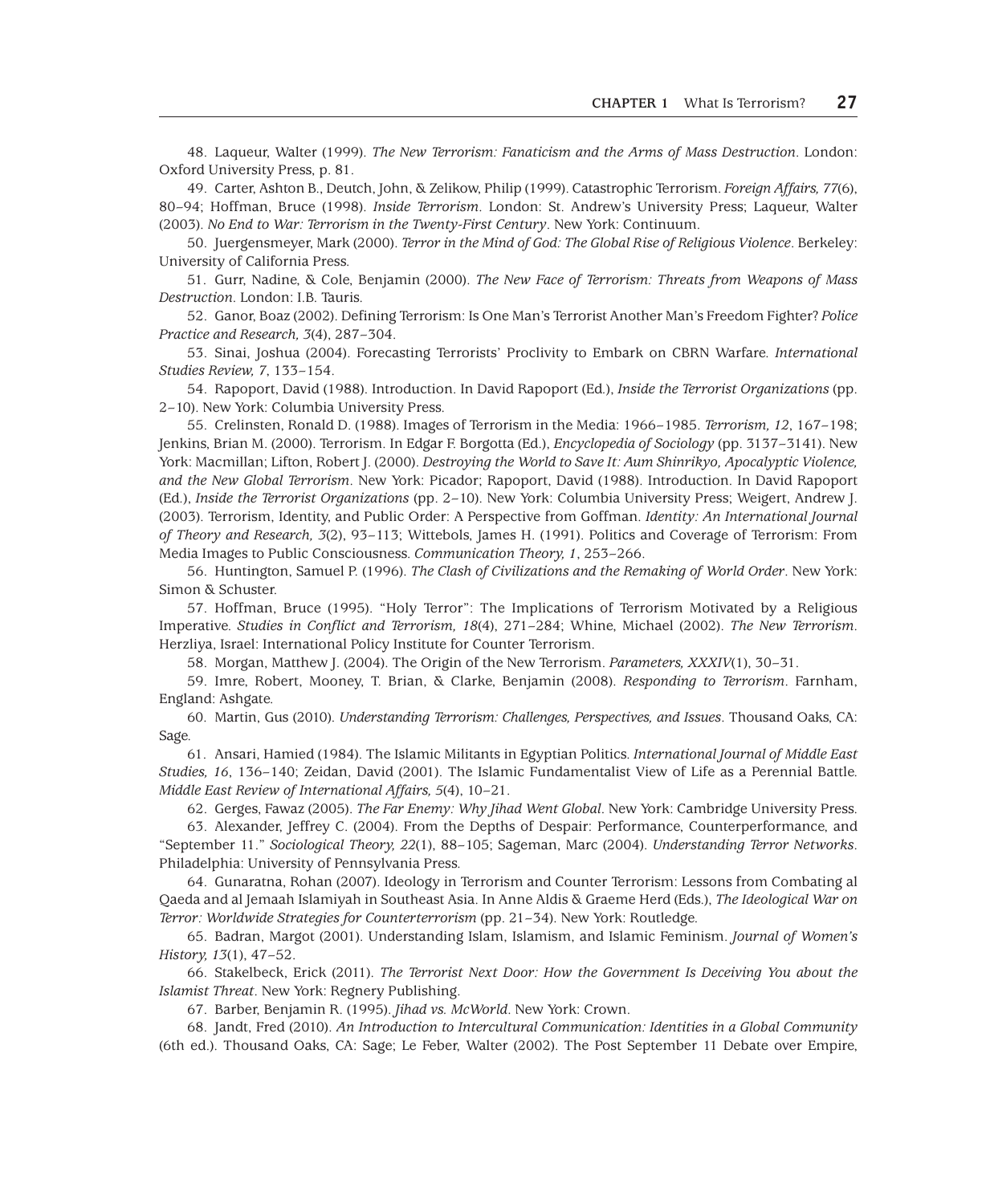Globalization, and Fragmentation. *Political Science Quarterly, 117*(1), 9–10; Zirinski, Roni (2005). *Ad Hoc Arabism: Advertising, Culture, and Technology in Saudi Arabia*. New York: Peter Lang.

69. Gunaratna, Rohan (2002). *Inside Al Qaeda. Global Network of Terror*. London: Hurst; Spencer, Alexander (2006). Questioning the Concept of "New Terrorism." *Peace Conflict & Development, 8*, 1–33.

70. Simon, Steven, & Benjamin, Daniel (2000). America and the New Terrorism. *Survival, 42*(1), p. 70.

71. Arquilla, John, Ronfeldt, David, & Zanini, Michele (1999). Networks, Netwar and Information-Age Terrorism. In I. O. Lesser, B. Hoffman, J. Arquilla, D. F. Ronfeldt, M. Zanini, & B. M. Jenkins (Eds.), *Countering the New Terrorism* (pp. 39–88). Santa Monica: RAND.

72. O'Brien, Kevin A. (2003). Information Age, Terrorism and Warfare. *Small Wars and Insurgencies, 14*(1), 183–206; Tsfati, Yariv, & Weimann, Gabriel (2002). WWW.Terrorism.com: Terror on the Internet. *Studies in Conflict and Terrorism, 25*(5), 317–332.

73. Raphaeli, Nimrod (2003). Financing of Terrorism: Sources, Methods, and Channels. *Terrorism and Political Violence, 15*(4), 59–82.

74. Imre, Robert, Mooney, T. Brian, & Clarke, Benjamin (2008). *Responding to Terrorism*. Farnham, England: Ashgate; Prus, Robert (2005). Terrorism, Tyranny, and Religious Extremism as Collective Activity: Beyond the Deviant, Psychological, and Power Mystiques. *The American Sociologist, 36*(1), 47–74.

75. Husain, Ed (2007). *The Islamist: Why I Joined Radical Islam in Britain, What I Saw Inside and Why I Left*. New York: Penguin.

76. Islam, Muhammad Q., & Shahin, Wassim N. (2001). Applying Economic Methodology to the War on Terrorism. *Forum for Social Economics, 31*(1), 7–26.

77. Hadith #2687: "The smallest reward for the people of Heaven is an abode where there are 80,000 servants and 72 houri [virgins], over which stands a dome decorated with pearls, aquamarine and ruby, as wide as the distance from al-Jabiyyah to San'a."

78. Jaffar (2000, October 23). Interview with Jamil Hamad: First Person: I Shot an Israeli. *Time*.

79. Crenshaw, Martha (1986). 1986. The Psychology of Political Terrorism. In Margaret G. Hermann (Ed.), *Political Psychology* (pp. 379–413). San Francisco: Jossey-Bass; Post, Jerrold M., Sprinzak, Ehud, & Denny, Laurita M. (2003). The Terrorists in Their Own Words: Interviews with 35 Incarcerated Middle Eastern Terrorists. *Terrorism and Political Violence, 15*, 171–184; Taylor, Maxwell, & Quayle, Ethel (1994). *Terrorist Lives*. London: Brassey's.

80. McCauley, Clark, & Moskalenko, Sophia (2008). Mechanisms of Political Radicalization: Pathways toward Terrorism. *Terrorism and Political Violence, 30*(3), 415–433.

81. Tessendorf, K. C. (1986). *Kill the Tzar! Youth and Terrorism in Old Russia*. New York: Atheneum.

82. Tishkov, Valery (2004). *Chechnya: Life in a War-Torn Society*. Berkeley: University of California Press.

83. Imre, Robert, Mooney, T. Brian, & Clarke, Benjamin (2008). *Responding to Terrorism*. Farnham, England: Ashgate.

84. Hafez, Mohammed M. (2007). Martyrdom Mythology in Iraq: How Jihadists Frame Suicide Terrorism in Videos and Biographies. *Terrorism and Political Violence, 19*(1), 95–115; Moghaddam, Fathali (2007). Mayhem, Myths, and Martyrdom: The Shi'a Conception of Jihad. *Terrorism and Political Violence, 19*(1), 125–143.

85. Crenshaw, Martha (1981). The Causes of Terrorism. *Comparative Politics, 13*(4), 379–399.

86. Imre, Robert, Mooney, T. Brian, & Clarke, Benjamin (2008). *Responding to Terrorism*. Farnham, England: Ashgate.

87. Harmon, Christopher C. (2000). *Terrorism Today*. London: Frank Cass; Hasisi, Badi, &, Pedahzur, Ami (2000). State, Policy, and Political Violence: Arabs in the Jewish State. *Civil Wars, 3*, 64–84; Schmid, Alex (1983). *Political Terrorism: A Research Guide to the Concepts, Theories, Databases and Literature*. Amsterdam: North Holland.

88. Bennet, J. (2004, July 15). In Chaos, Palestinians Struggle for Way Out. *The New York Times, 1*, 10–11.

89. Sageman, Marc (2004). *Understanding Terror Networks*. Philadelphia: University of Pennsylvania Press.

90. Palmer, David Scott (1995). Revolutionary terrorism of Peru's Shining Path. In Martha Crenshaw (Ed.), *Terrorism in Context* (pp. 249–308). University Park: Pennsylvania State University Press.

91. Louw, P. Eric (2003). The "War against Terrorism": A Public Relations Challenge for the Pentagon. *Gazette: The International Journal for Communication Studies, 65*(3), 211–230.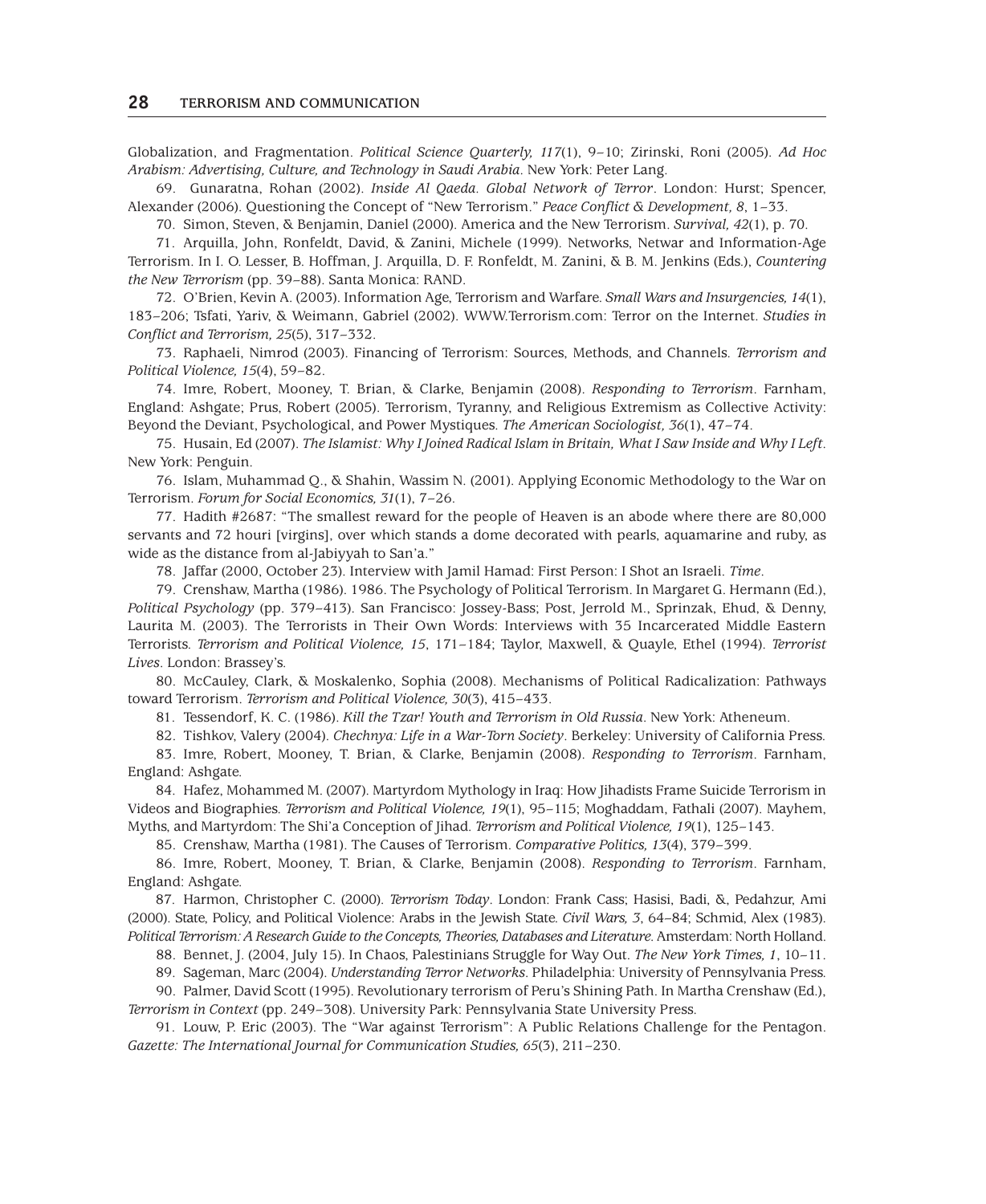92. International Monetary Fund. (2001, December 18). *World Economic Outlook: The Global Economy after September 11*. Press release.

93. Islam, Muhammad Q., & Shahin, Wassim N. (2001). Applying Economic Methodology to the War on Terrorism. *Forum for Social Economics, 31*(1), 7–26.

94. Bouhana, Noémie, & Wikström, Per-Olof H. (2008). *Theorizing Terrorism: Terrorism as Moral Action*. London: University of College London Research Reports.

95. Gottschalk, Michael, & Gottschalk, Susan (2004). Authoritarianism and Pathological Hatred: The Social Psychological Profile of the Middle Eastern Terrorist. *American Sociologist, 32*, 38–59.

96. Louw, P. Eric (2003). The "War against Terrorism": A Public Relations Challenge for the Pentagon. *Gazette: The International Journal for Communication Studies, 65*(3), 211–230; Lulat, Y. G.-M. (2005). *A History of African Higher Education from Antiquity to the Present: A Critical Synthesis*. Santa Barbara: Praeger.

97. Bassiouni, M. Cherif (1979). Prolegomenon to Terror Violence. *Creighton Law Review, 12*(3), 745–780; Kelly, Michael J., & Mitchell, Thomas H. (1981). Transnational Terrorism and the Western Elite Press. *Political Communication and Persuasion, 1*(3), 269–296; Thornton, Thomas Perry (1964). Terror as a Weapon of Political Agitation. In Harry Eckstein (Ed.), *Internal War: Problems and Approaches* (pp. 71–99). New York: The Free Press.

98. Pyszczynski, Tom, Abdollahi, Abdolhossein, Solomon, Sheldon, Greenberg, Jeff, Cohen, Florette, & Weise, David (2006). Mortality Salience, Martyrdom, and Military Might: The Great Satan Versus the Axis of Evil. *Personality and Social Psychology Bulletin, 32*(4), 525–537.

99. Post, Jerrold M. (1987). Rewarding Fire with Fire: Effects of Retaliation on Terrorist Group Dynamics. *Terrorism, 10*, 23–36.

100. Suellwold, Liselotte (1981). In Herbert Jäger, Gerhard Schmidtchen, & Liselotte Suellwold (Eds.), *Analysen Zum Terrorismus 2: Lebenslauf-Analysen*. Darmstadt, Germany: Deutscher Verlag.

101. Crenshaw, Martha (1990). Questions to Be Answered, Research to Be Done, Knowledge to Be Applied. In Walter Reich (Ed.), *Origins of Terrorism: Psychologies, Ideologies, Theologies, States of Mind* (pp. 247–260). New York: Cambridge University Press.

102. Hamm, Mark S. (2004). Apocalyptic Violence: The Seduction of Terrorist Subcultures. *Theoretical Criminology, 8*(3), 323–339.

103. Victoroff, Jeff (2005). The Mind of the Terrorist: A Review and Critique of Psychological Approaches. *Journal of Conflict Resolution, 49*, 3–42; Zuckerman, Marvin (2002). Genetics of Sensation Seeking. In Jonathan Benjamin, Richard P. Ebstein, & Robert Belmaker (Eds.), *Molecular Genetics and the Human Personality* (pp. 193–210). Washington, D.C.: American Psychiatric Publishing.

104. Crenshaw, Martha (1990). Questions to Be Answered, Research to Be Done, Knowledge to Be Applied. In Walter Reich (Ed.), *Origins of Terrorism: Psychologies, Ideologies, Theologies, States of Mind* (pp. 247–260). New York: Cambridge University Press; Klausner, Samuel Z. (1968). The Intermingling of Pain and Pleasure: The Stress-Seeking Personality in Its Social Context. In Samuel Z. Klausner (Ed.), *Why Man Takes Chances: Studies in Stress Seeking* (pp. 137–168). New York: Doubleday.

105. Chomsky, Noam (2006). *Failed States: The Abuse of Power and the Assault on Democracy*. New York: Metropolitan Books.

106. Imre, Robert, Mooney, T. Brian, & Clarke, Benjamin (2008). *Responding to Terrorism*. Farnham, England: Ashgate.

107. Oliver, Mark (2005, August 4). Al-Qaeda Warns of More London Destruction. *The Guardian*, p. A1.

108. Breivik, Anders Behring (2011). *2083: A European Declaration of Independence*. Retrieved December 18, 2011 from http://www.kevinislaughter.com/wp-content/uploads/2083+-+A+European+Declaration+o f+Independence.pdf

109. Afshar, Halah, Aitken, Rob, & Franks, Myfanwy (2005). Feminisms, Islamophobia and Identities. *Political Studies, 53*(2), 262–283; Lichtensetin, Heinz (1961). Identity and Sexuality. A Study of Their Interrelationship in Man. *Journal of the American Psychoanalytic Association, 9*, 179–260; *New Oxford American Dictionary* (2010). Oxford: Oxford University Press.

110. Bakker, Edwin (2006). *Jihadi Terrorists in Europe, Their Characteristics and the Circumstances in Which They Joined the Jihad: An Exploratory Study*. The Hague: Clingendael Institute; Lifton, Robert J. (2000).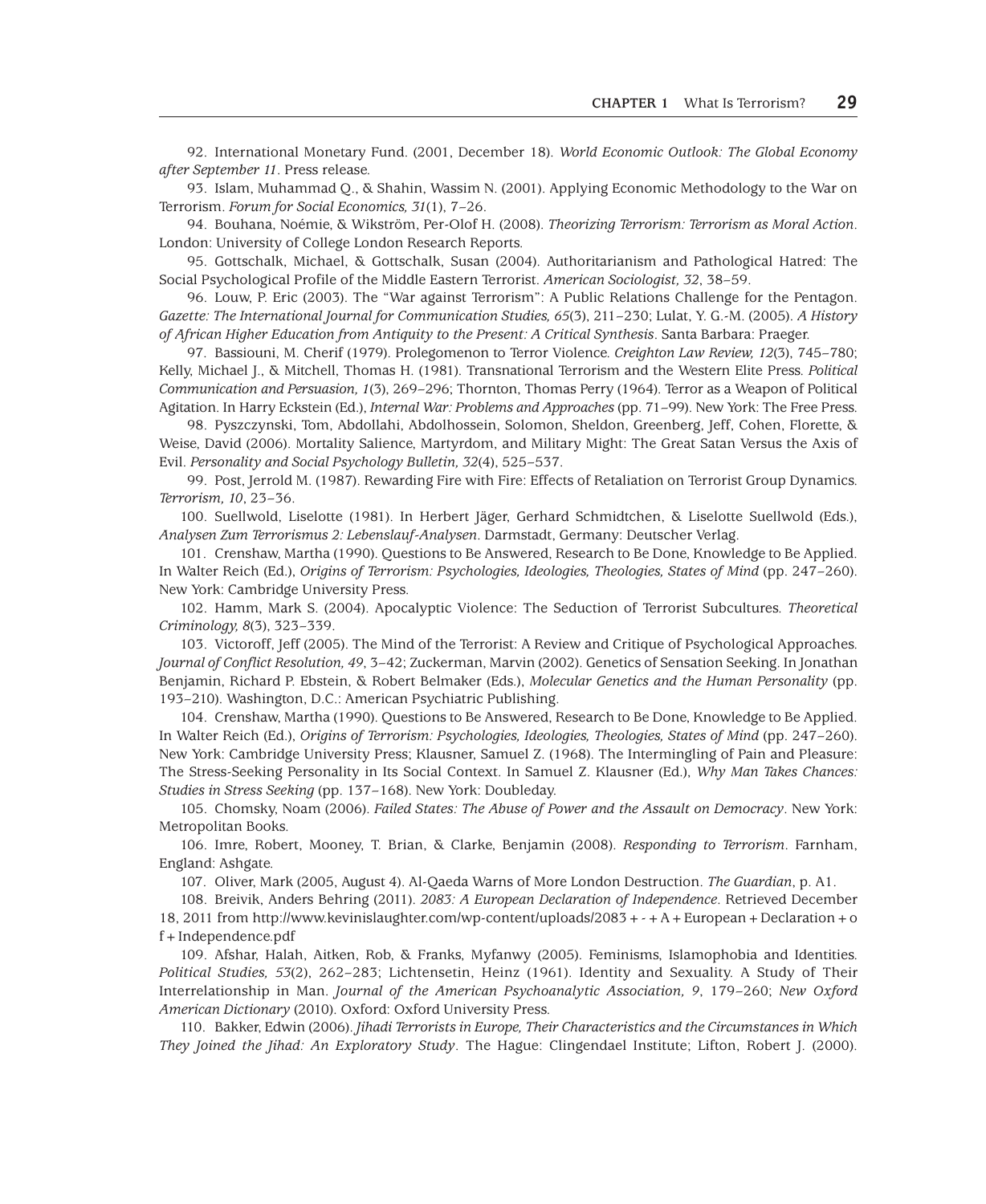*Destroying the World to Save It: Aum Shinrikyo, Apocalyptic Violence, and the New Global Terrorism*. New York: Picador; Sageman, Marc (2004). *Understanding Terror Networks*. Philadelphia: University of Pennsylvania Press; Sageman, Marc (2008). *Leaderless Jihad*. Philadelphia: University of Pennsylvania Press.

111. Best, Steven, & Nocella II, Anthony J. (2004). Defining Terrorism. *Animal Liberation Philosophy and Policy Journal, 2*(1), 1–18.

112. Heath, Robert L., & O'Hair, Dan (2008). Terrorism: From the Eyes of the Beholder. In Dan O'Hair, Robert Heath, Kevin Ayotte, & Gerald R. Ledlow (Eds.), *Terrorism: Communication and Rhetorical Perspectives* (pp. 17–41). Cresskill, NJ: Hampton Press.

113. Pilon, R. (2001, December 10). *Right, Center, and Left Support Free and Open Debate in Wartime: Dissent Does Not Give Aid, Comfort to Enemy*. Remarks delivered at the National Press Club meeting, Washington, D.C., by the vice president for legal affairs and director, Center for Constitutional Studies, Cato Institute, Washington, D.C.

114. Winkler, Carol (2008). Recalling U.S. Terrorism History in Contemporary Presidential Discourse. In Dan O'Hair, Robert Heath, Kevin Ayotte, & Gerald R. Ledlow (Eds.), *Terrorism: Communication and Rhetorical Perspectives* (pp. 193–217). Cresskill, NJ: Hampton Press.

115. Abrahamian, Ervand (2008). *A Modern History of Iran*. Cambridge: Cambridge University Press; Rea, Tony, & Wright, John (1993). *The Arab-Israeli Conflict*. Oxford: Oxford University Press.

116. Taylor, Maxwell, & Quayle, Ethel (1994). *Terrorist Lives*. London: Brassey's.

117. Strentz, Thomas (1981). The Terrorist Organizational Profile: A Psychological Role Model. In Yonah Alexander & John Gleason (Eds.), *Behavioral and Quantitative Perspectives on Terrorism* (pp. 86–104). New York: Pergamon.

118. Taylor, Maxwell, & Quayle, Ethel (1994). *Terrorist Lives*. London: Brassey's.

119. McCauley, Clark (2002). Psychological Issues in Understanding Terrorism and the Response to Terrorism. In Chris E. Stout (Ed.), *The Psychology of Terrorism: Theoretical Understandings and Perspectives*, *Vol. III. Psychological Dimensions to War and Peace* (pp. 3–29). Westport, CT: Praeger.

120. Böllinger, Lorenz (1981). Die entwicklung zu terroristischem handeln als psychosozialer prozess: Begegnungen mit beteiligten. In H. Jäger, G. Schmidtchen, and L. Süllwold (Ed.), *Analyzen zum terrorismus 2: Lebenslaufanalysen*. Darmstadt, Germany: DeutscherVerlag.

121. Victoroff, Jeff (2005). The Mind of the Terrorist: A Review and Critique of Psychological Approaches. *Journal of Conflict Resolution, 49*(1), 3–42.

122. McCauley, Clark & Segal, Mary D. (1989). Terrorist Individuals and Terrorist Groups: The Normal Psychology of Extreme Behavior. In Jo Groebel & Jeffrey F. Goldstein (Eds.), *Terrorism* (pp. 39–64). Seville, Spain: Publicaciones de la Universidad de Sevilla.

123. Fanon, Frantz (1965). *The Wretched of the Earth*. London: MacGibbon and Kee.

124. Begin, Menachem (1977). *The Revolt: Story of the Irgun*. Jerusalem: Steimatzky's Agency.

125. Rosenberg, Debra, Waddell, Lynn, & Smalley, Suzanne (2002, January 21.). A Troubled Teenager's Tragic Flight Plan. *Newsweek*.

126. Lifton, Robert J. (2000). *Destroying the World to Save It: Aum Shinrikyo, Apocalyptic Violence, and the New Global Terrorism*. New York: Picador; Sageman, Marc (2008). *Leaderless Jihad*. Philadelphia: University of Pennsylvania Press; Stout, Chris E. (2002). *The Psychology of Terrorism: Theoretical Understandings and Perspectives*, *Vol. III. Psychological Dimensions to War and Peace.* Westport, CT: Praeger.

127. Sageman, Marc (2004). *Understanding Terror Networks*. Philadelphia: University of Pennsylvania Press.

128. Bakker, Edwin (2006). *Jihadi Terrorists in Europe, Their Characteristics and the Circumstances in Which They Joined the Jihad: An Exploratory Study*. The Hague: Clingendael Institute.

129. Krueger, Alan B., & Maleckova, Jitka (2003). Education, Poverty and Terrorism: Is There a Causal Connection? *Journal of Economic Perspectives, 17*(4), 119–144.

130. Pape, Robert A. (2005). *Dying to Win*. New York: Random House.

131. Hewitt, Christopher (2003). *Understanding Terrorism in America: From the Klan to al Qaeda*. London: Routledge.